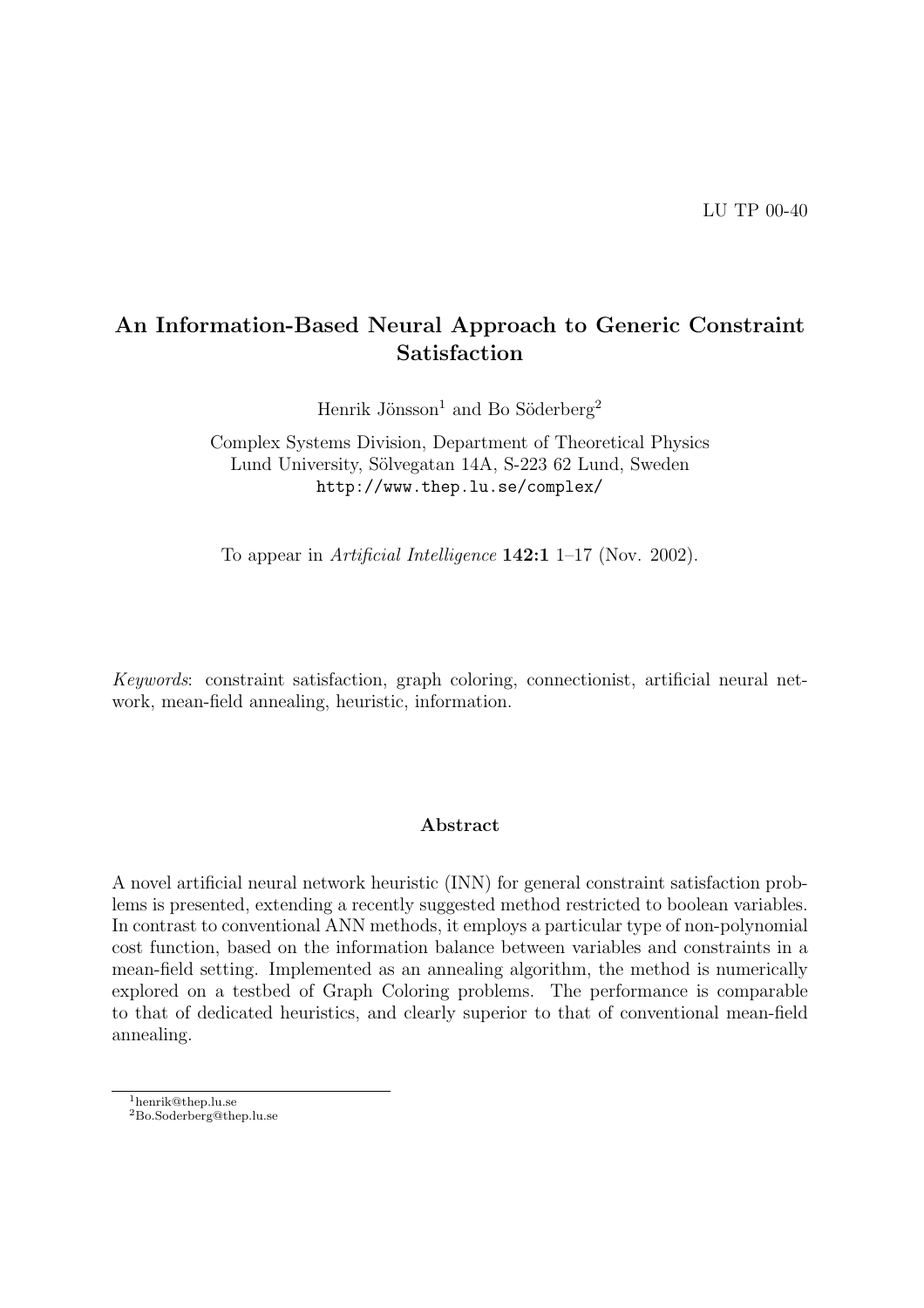# 1 Introduction

Artificial Neural Networks (ANN) have provided a versatile heuristic approach to combinatorial optimization and constraint satisfaction [10, 19, 7, 1, 5]. In a conventional ANN approach, a constraint satisfaction problem (CSP) is attacked by converting it to an optimization problem, attempting to minimize a non-negative cost function vanishing only for solutions.

In a recent paper [13] an improved ANN approach (INN), directly aimed at boolean CSP, was presented. Based on information-theoretical considerations, it utilized a very specific, strongly non-linear cost function. Numerical explorations on a testbed of K-SAT instances yielded a performance substantially better than that of a conventional ANN approach, and comparable to that of a dedicated heuristic –  $\text{gsat}+\text{walk}$  [20]. This improvement can be understood, at least partly, as being due to a progressively increased sensitivity to the breaking of constraints, stemming from the nonlinearity of the INN cost function.

In this paper we provide an extension of the boolean INN approach to more general constraint satisfaction by utilizing an encoding in terms of Potts spins, and present an annealing algorithm based on this approach. Like in the boolean case, it is derived from an analysis of the information balance between mean-field variables and constraints, in a mean-field (MF) approximation. The result is a general-purpose CSP heuristic.

As a specific application example we have chosen *Graph Coloring*  $(GC)$  [17], and we provide a detailed discussion of the implementation of INN for this problem type.

The method is numerically explored for GC with three colors on a large testbed of random graphs with varying edge densities. Also the performance on a small set of more dense graphs, available from DIMACS<sup>3</sup>, are investigated. Like for the boolean K-SAT problems, a substantially improved performance is observed, as compared to a conventional ANN approach. To gauge the performance, we have applied two dedicated heuristics to the testbed; a biased simulated annealing approach,  $SAU$  [3, 11], and a simple search heuristic,  $DSATUR$  [2, 4]. A well known SAT solver,  $gsat+walk$  [20], is also used for comparison.

The structure of the paper is as follows: In Section 2, we present a general derivation of the method for a generic CSP, based on information analysis. In Section 3, we describe the specific application of the method to GC, and discuss algorithmic details. Section 4 contains a description of the numerical explorations and the testbeds, as well as a presentation and a discussion of the results. Finally, Section 5 contains a brief summary and our conclusions.

 $3$ ftp://dimacs.rutgers.edu/pub/challenge/satisfiability/benchmarks/cnf/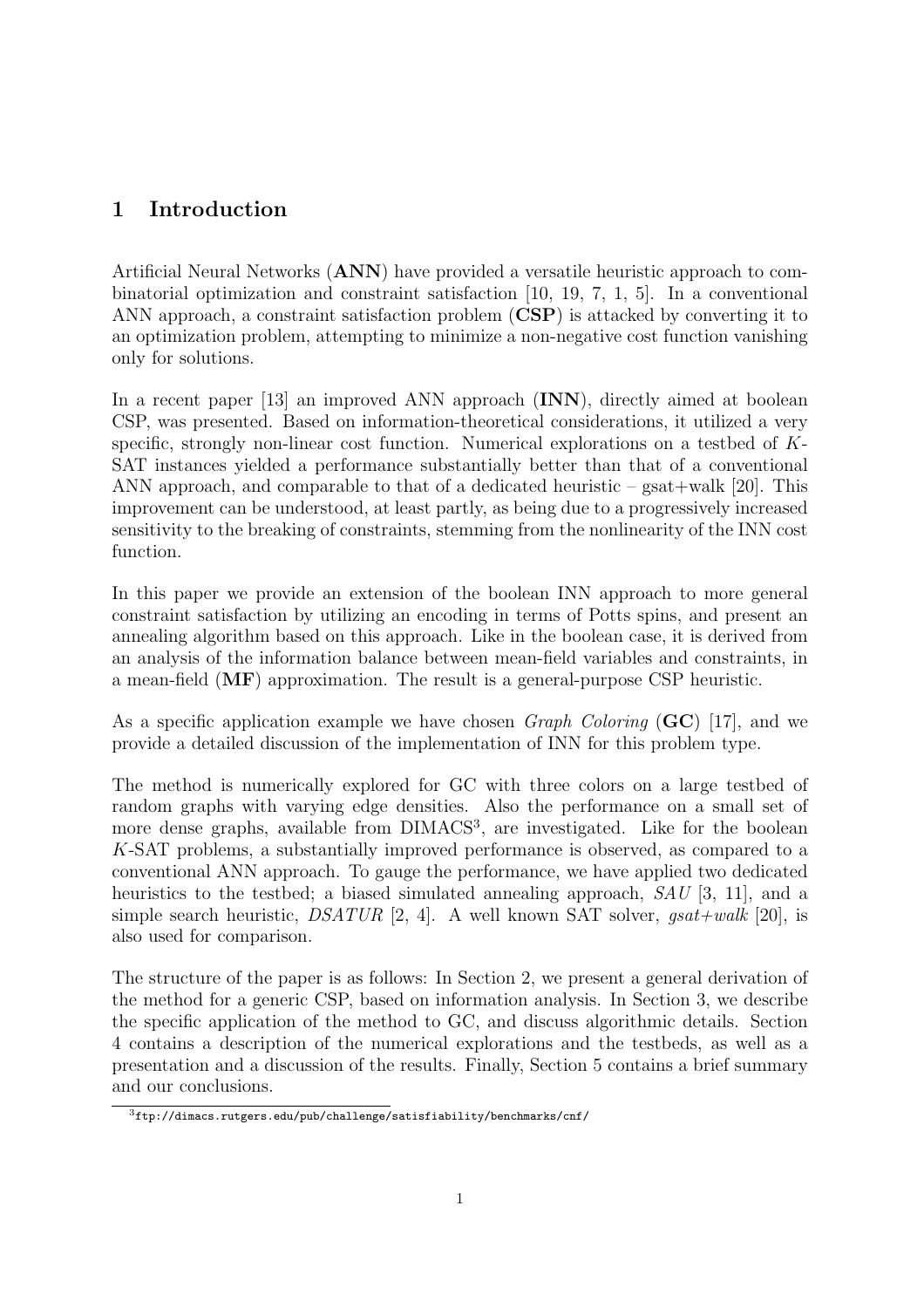# 2 INN for Non-boolean (Potts) Systems - General Derivation

In this section we will, in the context of general CSP, explain the ideas behind the INN method, which are based on analyzing the information content in the constraints to be satisfied.

## 2.1 General CSP: notation

In a CSP instance a set X of N discrete variables,  $X = \{x_1 \dots x_N\}$ , is considered. We assume the domain  $\mathcal{D}_i = \mathcal{D}$  of each variable  $x_i$  to have C possible states,  $\mathcal{D} = \{1 \dots C\}$ . Further, a set of M constraints,

$$
f_m(X) = 0, \ \ m = 1...M,\tag{1}
$$

is given; each constraint is assumed to involve a subset of size  $K$  of the  $N$  variables. The constraints define a (possibly empty) subset S of the state space  $\mathcal{D}^N$  consisting of the solutions:  $\mathcal{S} = \{X \in \mathcal{D}^N | f_1(X) = \ldots = f_M(X) = 0\}.$ 

The question is whether such a CSP instance is solvable, i.e. whether  $S$  is non-empty. Finding a solution suffices to prove solvability; proving non-solvability is in general harder.

We limit the discussion to fixed C and K for simplicity only – the method can easily be adapted to problem types with varying  $C$  as well as  $K$ .

## 2.2 Conventional MF ANN Approach

For ANN and INN we will adopt a slightly different encoding, and map the variables onto  $\mathcal{R}^C$  by associating with each variable  $x_i$  a Potts spin [21], a C-dimensional vector  $s_i = (s_{i1}, s_{i2}, \ldots, s_{iC})$ , such that the assignment  $x_i = c$  is represented by  $s_i = e_c$ , where  $e_c$ is the principal vector in the c-direction, defined to have a unit cth component, while the other components vanish.<sup>4</sup> Defining **e** as the uniform C-dimensional vector  $(1, 1, \ldots, 1)$ , the domain of each Potts spin is given by  $\hat{\mathcal{D}} = \{ \mathbf{s}_i \in \{0, 1\}^C | \mathbf{e} \cdot \mathbf{s}_i = 1 \}.$ 

Obviously, every function  $f(X)$  of the original variables can be written as an equivalent function  $F(\mathbf{s})$  of the set of spins  $\mathbf{s} = \{\mathbf{s}_1 \dots \mathbf{s}_N\}$ . As an example, an arbitrary real unary function  $f(x_i)$  is mapped to the linear function  $F(\mathbf{s}_i) = \mathbf{f} \cdot \mathbf{s}_i$ , where  $\mathbf{f} = (f(1), \ldots, f(C)).$ 

<sup>4</sup>This in order to enable the MF approximation, requiring variables to reside in a linear space.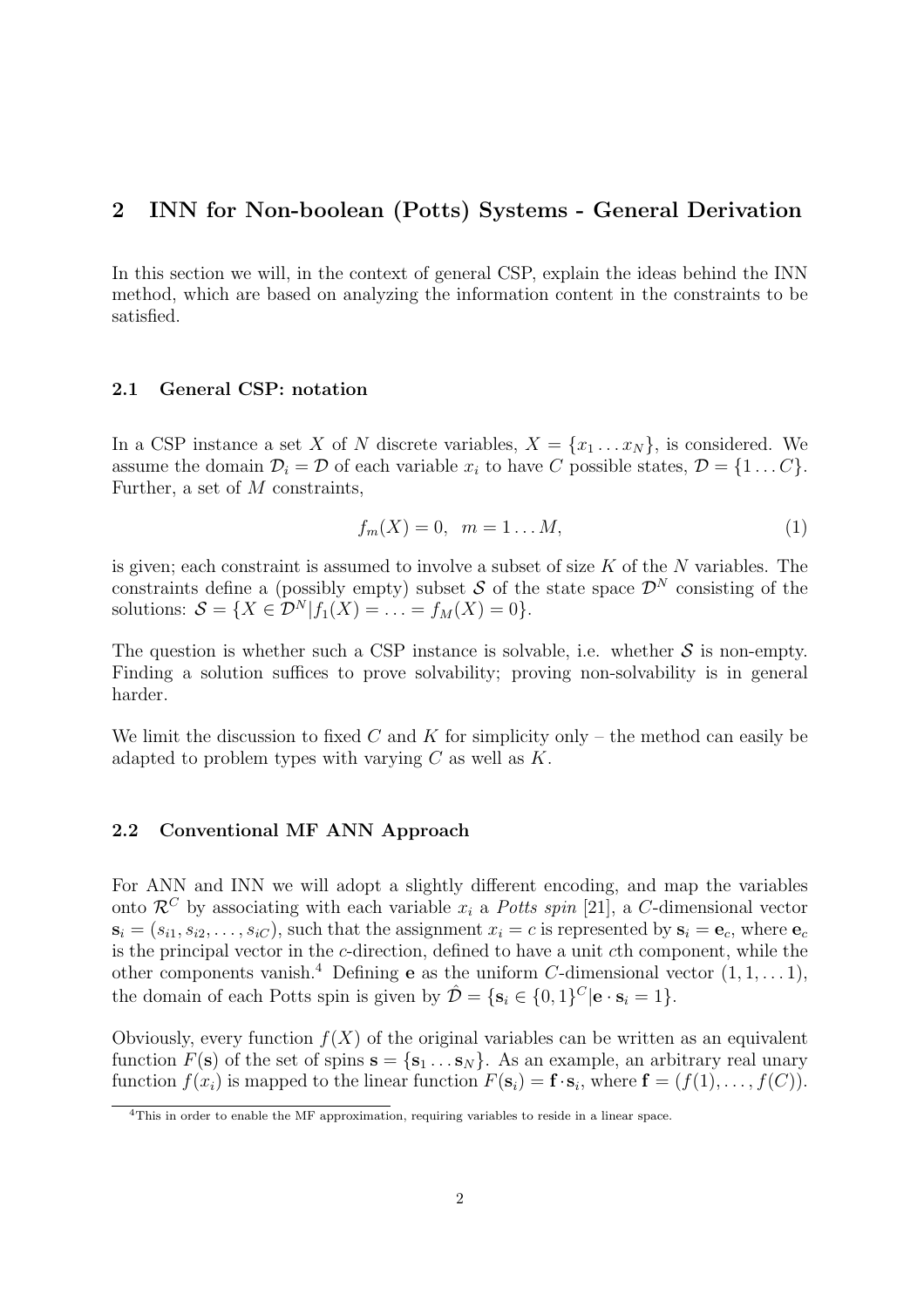In the conventional ANN approach, a CSP instance is transformed into an optimization problem, encoded in terms of a non-negative cost function E over the state space  $\hat{\mathcal{D}}^N$ , such that  $E(s)$  vanishes iff s corresponds to a solution. E is typically chosen as a polynomial in s, and written such that each term is the product of components from distinct Potts spins (*multilinearity*). The *mth* constraint is defined above (equation (1)) as the vanishing of a distinct function  $f_m(X)$ , depending on a subset  $\{x_i | i \in \Omega_m\}$  of size K of the variables. Then, a suitable associated cost,  $E_m$ , can be defined as a polynomial of degree K in the associated spins  $\{s_i, i \in \Omega_m\}$ . Specifically,  $E_m$  can be chosen as

$$
E_m(\mathbf{s}) = \sum_{c_1, ..., c_K} s_{i_1, c_1} \dots s_{i_K, c_K} \Theta_{c_1 \dots c_K},
$$
\n(2)

where  $\Theta$  is zero if the value combination  $(c_1, \ldots, c_K)$  for the K variables  $(x_{i_1}, \ldots, x_{i_K})$ involved solves the constraint, and unity otherwise. Then the total cost function  $E(\mathbf{s})$ is defined by summing the contributions from the individual constraints, i.e.  $E(\mathbf{s}) =$ is defined by<br> $\sum_{m=1}^{M} E_m(\mathbf{s}).$ 

#### 2.2.1 The Mean Field Approximation

A simple ANN heuristic is given by minimizing the cost function with respect to one Potts neuron at a time when searching for the global minimum. The derivative  $\partial E/\partial s_{ic}$ yields a measure of the number of constraints broken if the variable  $x_i$  would be assigned the value c. A problem with such an algorithm is that the state very easily gets stuck in a suboptimal local minimum.

One way to avoid suboptimal local minima is to use a simulated annealing scheme [14], where the system is placed in a virtual heat bath represented by the simulation of a Boltzmann distribution over the state space  $\hat{\mathcal{D}}^N$ , such that the probability of a state s is proportional to  $\exp(-E(s)/T)$ , where T is an artificial temperature to be slowly lowered. At high T all states are about equally probable, while as  $T \to 0$ , the support of the distribution shrinks to contain only the states with the lowest cost (the solutions for a solvable problem), all equally probable.

In an ANN annealing approach one instead adopts the mean field (MF) approximation [18], where the thermal averages  $\langle s_i \rangle$  of the spins  $s_i$  are approximated by estimates  $v_i$ (MF Potts neurons), obeying a self-consistent set of equations, the MF equations, given by

$$
v_{ic} = \frac{\exp(u_{ic})}{\sum_{d} \exp(u_{id})},\tag{3}
$$

$$
u_{ic} = -\frac{1}{T} \partial E(\mathbf{v}) / \partial v_{ic}.
$$
 (4)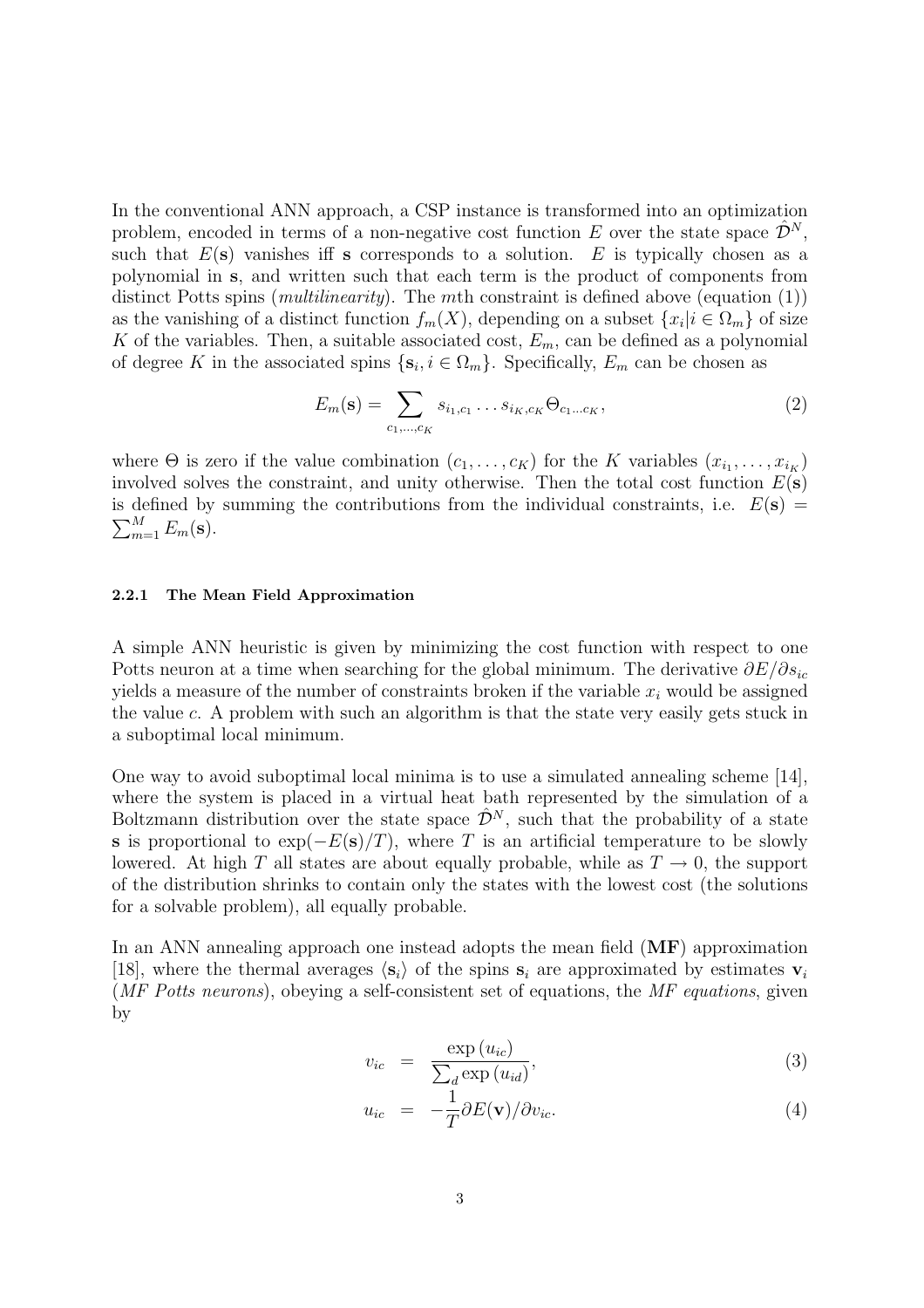where the cost function E appears with argument  $\bf{v}$  rather than s, representing the thermal average  $\langle E(\mathbf{s})\rangle$ .

Note that a MF neuron  $\mathbf{v}_i$  is constrained to the convex hull in  $\mathcal{R}^C$  of the domain  $\hat{\mathcal{D}}$  of the corresponding Potts spin  $s_i$ , and can be seen as fuzzy version of  $s_i$ . In particular, the corresponding Potts spin  $\mathbf{s}_i$ , and can be seen as fuzzy version of  $\mathbf{s}_i$ . In particular,  $v_{ic} \geq 0$  and  $\sum_c v_{ic} = 1$ , and  $v_{ic}$  can be interpreted as a probability of the assignment  $x_i = c$ .

#### 2.2.2 ANN MF Annealing

In conventional MF annealing  $[19, 7]$ , the MF equations  $(3,4)$  are solved iteratively (thus defining a deterministic dynamics), updating one MF neuron at a time, while the temperature is slowly decreased from an initial high value where roughly uniform neurons result,  $v_{ic} \approx 1/C$ .

As  $T \to 0$ , the neurons are gradually pushed "on shell", with components approaching 0 or 1, representing a set of definite assignments - the output of the algorithm; if this defines a solution, the CSP instance is proven solvable. A typical MF annealing algorithm is presented in figure 1.

- 1. Set the temperature,  $T$ , to a high value and initialize v close to the high- $T$  fixed point,  $v_{ic} = 1/C$ , with small random deviations (a few %).
- 2. For each node  $i$  in turn:
	- (a) Compute  $\mathbf{u}_i$  using equation (4).
	- (b) Update  $v_i$  according to equation (3).
- 3. If any of the stop criteria is met, go to 5.
- 4. Lower T by a fixed annealing factor, and go to 2.
- 5. Extract a candidate solution by for each node i choosing a color corresponding to the largest component of  $v_i$ .

A typical stop criteria is if the *saturation* is close to one;  $\frac{1}{N}$  $\sum_{ic} v_{ic}^2 > 1 - \epsilon$ , where  $\epsilon$  is a small number.

Figure 1: The MF annealing algorithm.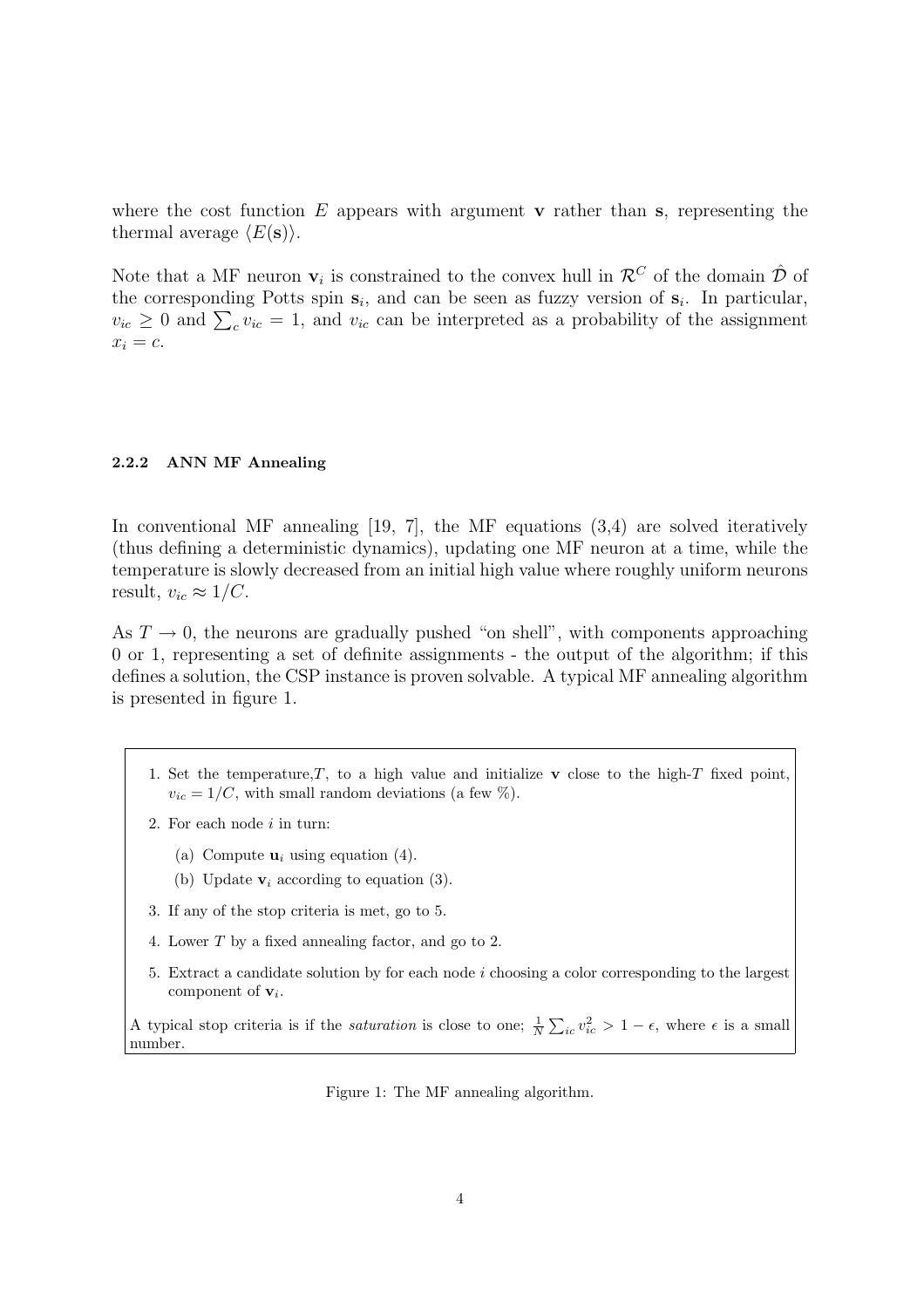#### 2.2.3 Variational MF Derivation

The MF approximation can be derived from a variational principle, where the true Boltzmann distribution  $\propto \exp(-E(s)/T)$  is approximated by one with independent probabilities for each variable, defined by the components of  $v_i$ . These are optimized by minimizing a free energy, given by

$$
F(\mathbf{v}) = T \sum_{ic} v_{ic} \log(v_{ic}) + E(\mathbf{v}),
$$
\n(5)

with the restriction that  $v_{ic} \geq 0$  and  $\sum_{c} v_{ic} = 1$ . The first term amounts to  $-TS(\mathbf{v})$ , where S is the entropy associated with v. At an extremal value we must have  $\partial F/\partial v_{ic} =$  $\lambda_i$ , where  $\lambda_i$  is a Lagrange multiplier for the unit-sum constraint on  $\mathbf{v}_i$ . This yields

$$
T \log(v_{ic}) + T + \partial E(\mathbf{v}) / \partial v_{ic} = \lambda_i,
$$
\n(6)

which leads to the MF equations (3,4).

## 2.3 INN Approach

We will now define INN by means of an information-based modification of ANN, where the polynomial cost function  $E(\mathbf{v})$  is replaced by a specific non-polynomial one, based on an information-theoretical analysis of the constraints. For each constraint this typically leads to the negative logarithm of a polynomial function yielding unity if the constraint is satisfied, and zero if broken. This yields a divergent cost for a non-solution, which in a MF setting leads to a sensitivity to softly broken constraints that progressively increases with the severity.

#### 2.3.1 INN cost function

To construct such a cost function, we rely on the approximating assumption (inherent in the MF approximation) that the Boltzmann distribution at each temperature factorizes into a product of single-variable distributions,

$$
P(X) = \prod_{i} p_i(x_i). \tag{7}
$$

Each single-variable distribution  $p_i$  is completely defined by an MF neuron  $\mathbf{v}_i$ , with the probability for  $x_i = c$  given by  $v_{ic}$ . Thus, **v** can be seen as a parameterization of P.

Now, assume the mth constraint to be defined by a function  $f_m$  of a subset of the variables as in equation  $(1)$ . Then, the probability distribution  $P$ , as parameterized by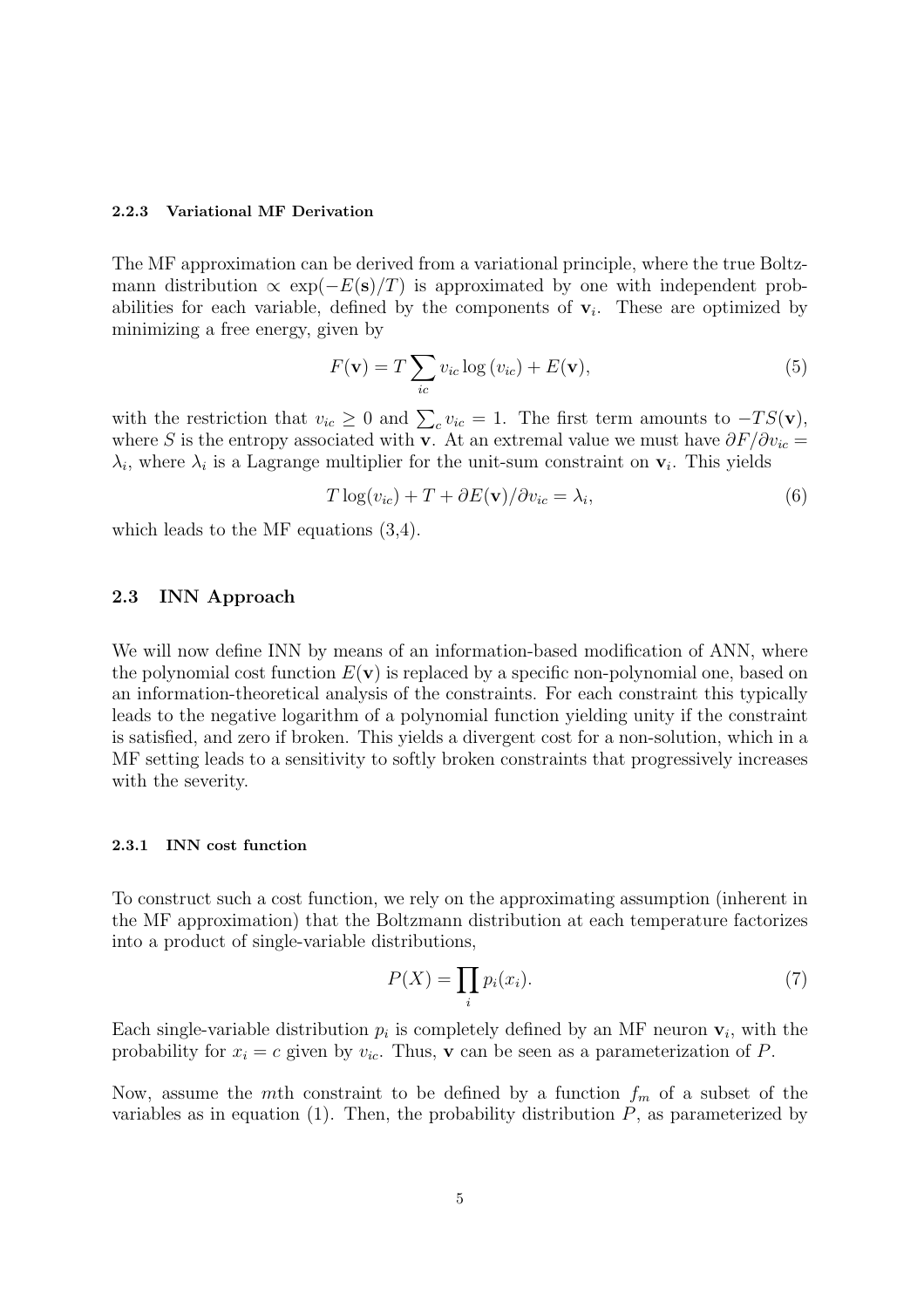**v**, gives a well-defined probability that the constraint be unsatisfied, given by  $\langle E_m(\mathbf{s})\rangle$ , which reduces to  $E_m(\mathbf{v})$  with the multilinear  $E_m$  of equation (2).

The amount of information required to force a constraint to be satisfied can be estimated as  $-\log(1 - E_m(\mathbf{v}))$ , and as a cost function we take the sum of this over the set of constraints, i.e.

$$
I(\mathbf{v}) = \sum_{m} -\log(1 - E_m(\mathbf{v})),
$$
\n(8)

which is thus an estimate of the total amount of information required for solving the problem.

As a comparison, the polynomial ANN cost function  $E(\mathbf{v}) = \sum_m E_m(\mathbf{v})$ , corresponds to a Boltzmann distribution over the state space given by  $P_E(\mathbf{s}) \propto \prod_m \exp(-E_m(\mathbf{s})/T)$ with a penalty factor of  $\exp(-1/T)$  for each broken constraint.

The INN cost function I formally corresponds to the more radical Boltzmann distribution

$$
P_I(\mathbf{s}) \propto \prod_m \left(1 - E_m(\mathbf{s})\right)^{\frac{1}{T}},\tag{9}
$$

which, since  $1 - E_m(s)$  yields 1 for a solution and 0 for a non-solution, vanishes for all non-solutions and yields a uniform non-zero weight for all solutions, independently of T (the T dependence appears only in the MF equations).

#### 2.3.2 Variational Interpretation

Formally, the modified MF approximation employed in INN can be seen as the result of the minimization of a variational free energy,

$$
F(\mathbf{v}) = -TS(\mathbf{v}) + I(\mathbf{v}),\tag{10}
$$

where the first term can be interpreted as a measure of the unused information resources associated with the MF neurons. At high  $T$ , all states are about equally probable, and  $v_{ic} \approx 1/C$ . The information content  $-S$  is then high, amounting to log(C) per neuron (one bit for  $C = 2$ ). As T is lowered, a specific state is chosen for each variable, and the information resources are used up,  $-S \rightarrow 0$ .

Thus, in the INN approach, the variables can be seen as information *resources*, that are gradually used to satisfy the constraints, seen as information *consumers*. <sup>5</sup> At high  $T$ (typically above a well-defined critical temperature,  $T_c$ ), the resources are intact, but as T is decreased, an increasing pressure is applied towards spending them.

<sup>&</sup>lt;sup>5</sup>This might seem as an abuse of the information concept; an alternative is to view the spins as resources for *storage* of the information produced by the constraints.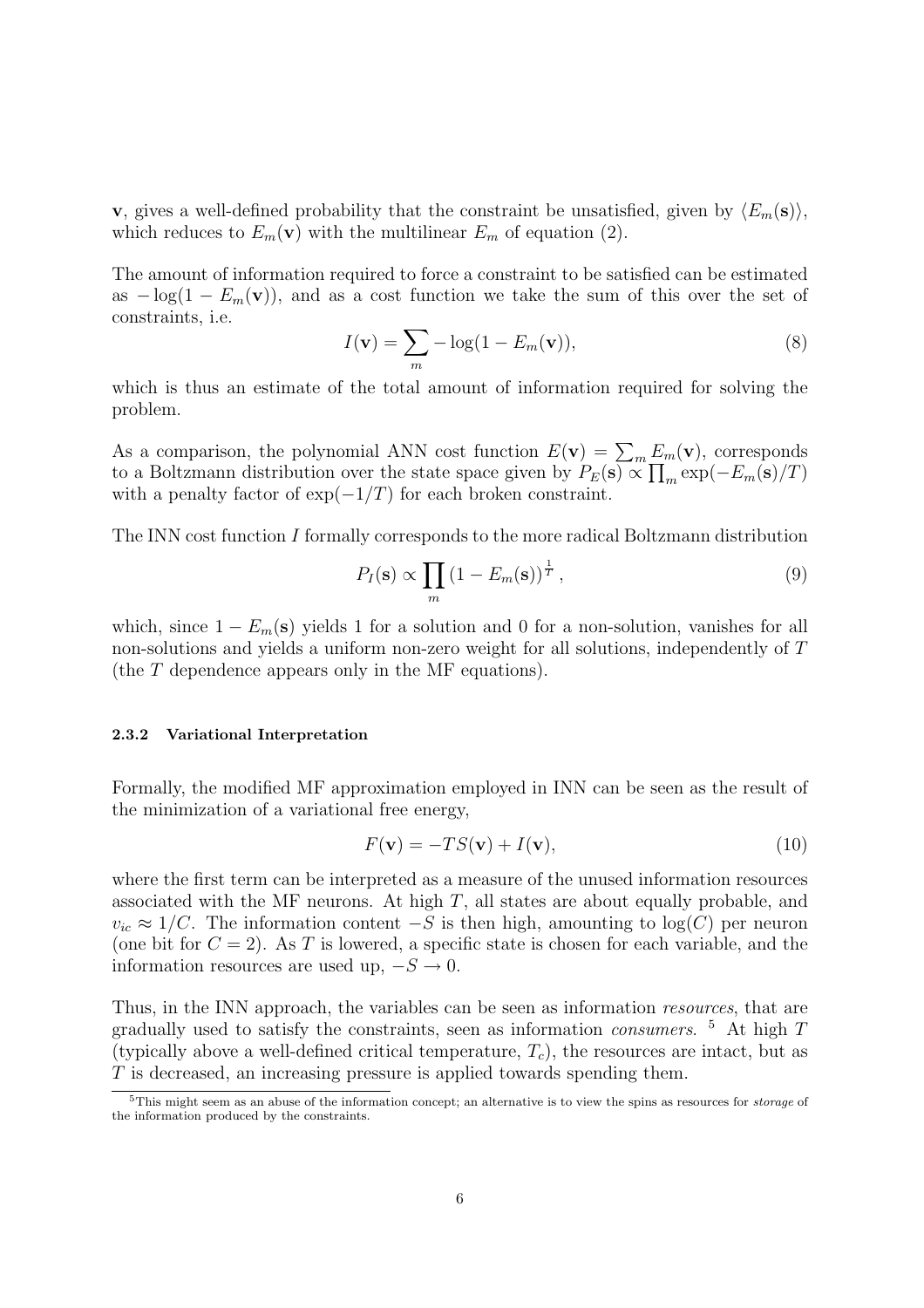#### 2.3.3 INN MF Annealing

When using the INN cost function in place of the conventional ANN one in the MF equations (3,4), a slight modification of the iterative dynamics is needed due to the nonpolynomial nature of the former, in order to avoid instabilities [16, 13]. Equation (4), which is relevant for a multilinear polynomial cost function, is replaced by

$$
u_{ic} = -\frac{I(\mathbf{v})|_{\mathbf{v}_i = \mathbf{e}_c}}{T},\tag{11}
$$

where  $e_c$  as before represents the sharp c-state, with a unit cth component and the rest zero. This modification amounts to using cost *differences*, rather than derivatives as in equation (4); for a multilinear cost function the results coincide.

Due to the singular behavior of the logarithm in equation (8) and thus in equation (11) for small arguments, it may happen that one or more components of  $\mathbf{u}_i$  become divergent  $(-\infty)$  within the numerical resolution, which is the case when a constraint is close to becoming fully broken for a particular choice of state  $e_c$ , which typically happens at a  $low T$ .

If not all choices yield a divergence, there is no problem: The corresponding components of  $\mathbf{v}_i$  will become zero. However, in cases where a divergence is inevitable, a regularization method has to be devised.

To that end, a counter  $n_{ic}$  is assigned to each state c of the variable  $x_i$ , initialized to zero, and incremented for each constraint that would make a singular contribution (which is disregarded) to  $u_{ic}$ . In cases where all the counters for a fixed i are non-zero, only the states c with the lowest count are considered, and one possibility (*deterministic* method) is to set the corresponding components of  $v_i$  to equal values summing up to one, while the others are set to zero, thus ignoring the finite contributions to  $\mathbf{u}_i$ . In [13] an alternative, *stochastic* method was used, where a random state c is selected among those with the lowest count, and the corresponding component of  $v_i$  set to unity, the rest to zero. This version leads to a stochastic search in the low temperature region, resulting in an improvement in performance, but an increase in time consumption.

In the low temperature limit where all non-zero contributions are infinite, the stochastic regularization method yields a dynamics resembling a class of non-annealing ANN algorithms used on constraint satisfaction problems [1, 5], while the deterministic method yields a low T behavior closer to that of conventional MF annealing.

In practice, when evaluating the INN cost function in equation (11) it is faster to take the logarithm of a product than to sum the logarithms. It may happen that the product vanishes numerically, yielding a divergent logarithm; this is treated as an extra divergent contribution, and the corresponding counter is incremented.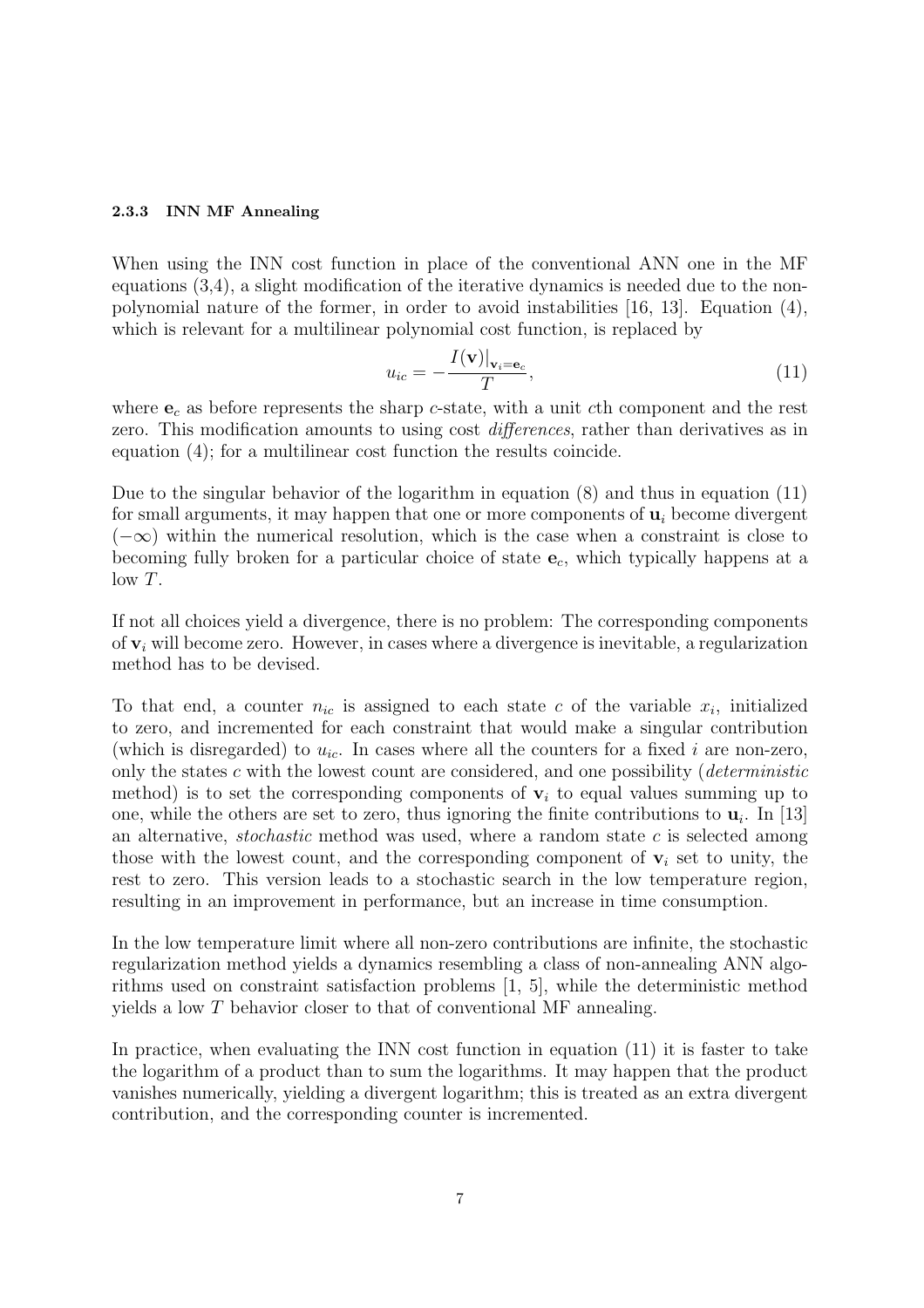With these modifications, INN annealing proceeds just like conventional ANN annealing: The modified MF equations are solved iteratively in a serial manner, with annealing in  $T$ , etc. However, due to the nonlinearity of the logarithm in the INN cost function, equation (8), constraints on their way to becoming unsatisfied are detected on an earlier stage, leading to a better revision capability for INN as compared to ANN, and a substantially improved performance.

# 3 Application to Graph Coloring

Now we leave the general discussion in favor of an application to a specific problem type, for which we have chosen *Graph Coloring*  $(GC)$  [17].

In GC, a graph of N nodes and M edges is given, and C distinct colors. Each node is to be assigned a color, such that each edge connects nodes of distinct colors. Thus, there is one constraint for each edge, involving  $K = 2$  variables.

## 3.1 INN for Graph Coloring

We assign a Potts spin  $s_i$  to encode the coloring of each node  $i, i = 1, \ldots, N$ , and employ the (modified) MF approximation, yielding MF neurons  $v_i$ .

The scalar product  $\mathbf{s}_i \cdot \mathbf{s}_j$  yields unity if the nodes  $i, j$  are in the same state, and zero if not. The analogous expression with MF neurons,  $\mathbf{v}_i \cdot \mathbf{v}_j$ , measures the probability that the nodes are in the same state, which is precisely what we need for  $E_m$ , so let

$$
E_m(\mathbf{v}) = \mathbf{v}_{i_m} \cdot \mathbf{v}_{j_m},\tag{12}
$$

where  $i_m, j_m$  label the two nodes connected by the edge m.

Let **J** denote the connection matrix for the graph, i.e.  $J_{ij} = 1$  if nodes i, j are connected, zero otherwise. Then the INN cost function  $I = -\sum_{m} \log(1 - E_m)$  can be expressed as

$$
I = -\frac{1}{2} \sum_{i,j} J_{ij} \log \left( 1 - \mathbf{v}_i \cdot \mathbf{v}_j \right). \tag{13}
$$

The INN MF equations become  $v_{ic} = exp(u_{ic})/$  $\overline{ }$  $_d \exp(u_{id}),$  with

$$
u_{ic} = \frac{1}{T} \sum_{j} J_{ij} \log (1 - v_{jc}), \qquad (14)
$$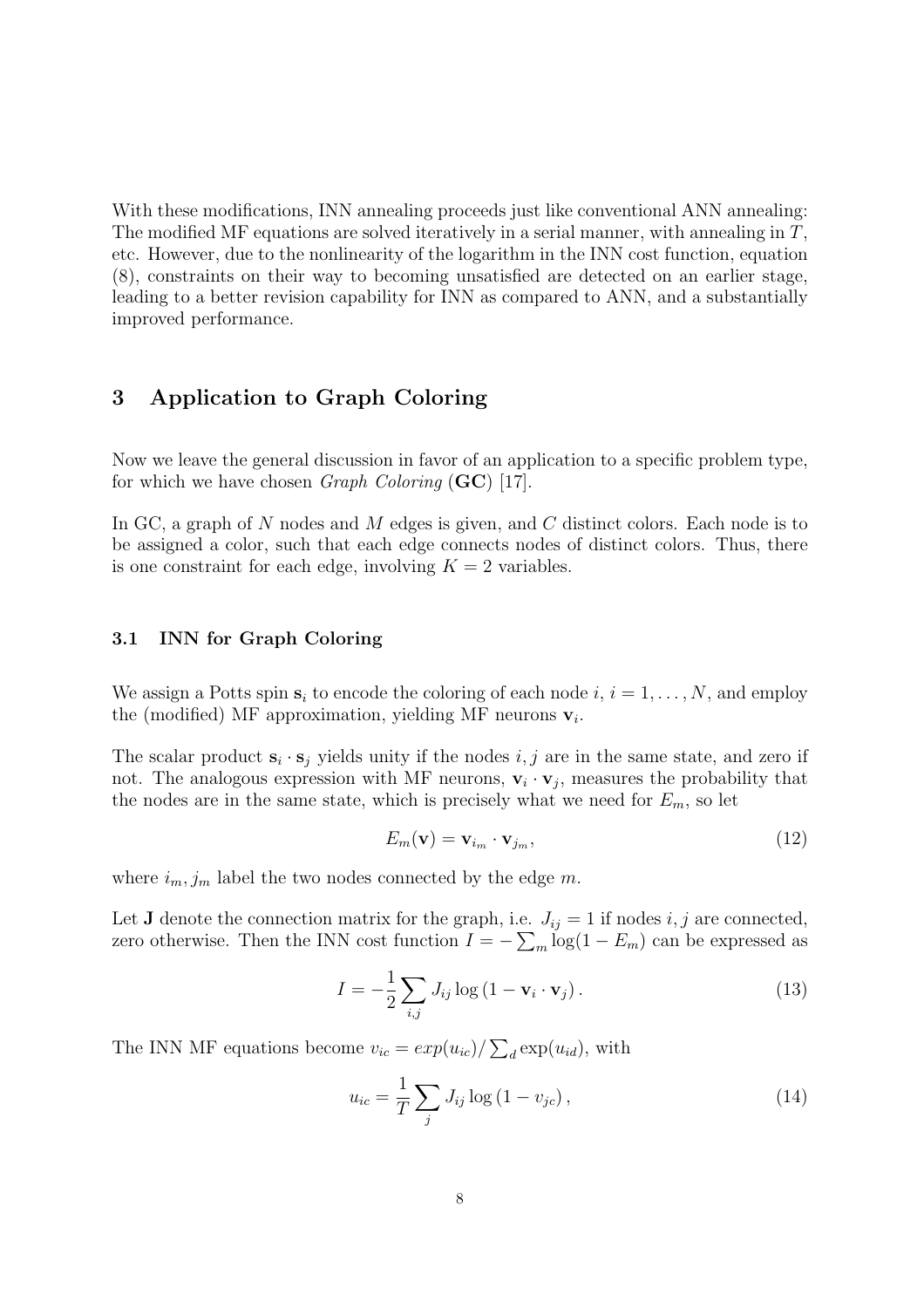where care must be taken to regularize singular contributions, as discussed in Section 2.3.3. Note that a component of  $\mathbf{u}_i$  gets a singular contribution from an edge only in the limit of the corresponding component of  $v_j$  being unity (within the numerical resolution), which is more likely to happen at low T.

#### 3.1.1 Critical T Discussion

Due to the symmetry with respect to the permutation of colors, the MF equations will always have a symmetric solution

$$
v_{ic} = \frac{1}{C},\tag{15}
$$

defining a trivial fixed point of the dynamics. By means of a linearization around this fixed point, the dynamics for infinitesimal deviations  $\epsilon_{ic} = v_{ic} - 1/C$  becomes

$$
\epsilon_{ic} = -\frac{1}{T(C-1)} \sum_{j} J_{ij} \left( \epsilon_{jc} - \frac{1}{C} \sum_{d} \epsilon_{jd} \right). \tag{16}
$$

A simple analysis yields that the trivial fixed point is stable for high enough T, but suffers a destabilizing bifurcation at a critical temperature  $T_c$ , given by  $-\frac{\lambda}{C-1}$  where  $\lambda$ is the largest (in absolute value) negative eigenvalue of  $J$ .  $T_c$  serves as a suitable initial temperature in the annealing algorithm, and can easily be estimated. For a graph with at least one edge,  $1/(C-1)$  is a strict lower bound for  $T_c$ .

## 4 Numerical Explorations

2-coloring  $(C = 2)$  is known to be of polynomial complexity, and we will focus on 3coloring  $(C = 3)$ , which is NP-complete [17].

Problem difficulty depends on the edge density  $\gamma = 2M/N$ . For 3-coloring, there exists a critical edge density  $\gamma_c \approx 4.6$  [9], such that in the large-N limit all problems are solvable below  $\gamma_c$ , and unsolvable above. (Such phase transitions are known to exist in many classes of CSP  $[8, 15]$ .

Although the problem of finding a solution becomes increasingly difficult with increasing γ, the decidability problem is most difficult around  $γ<sub>c</sub>$ ; at lower γ a solution is easy to find, while at higher  $\gamma$  unsolvability is more likely to be easily provable.

In addition to 3-coloring we have also applied the algorithms to a limited set of problems on more dense graphs, widely studied in the literature (see e.g.  $[12, 11, 5]$ ). The problem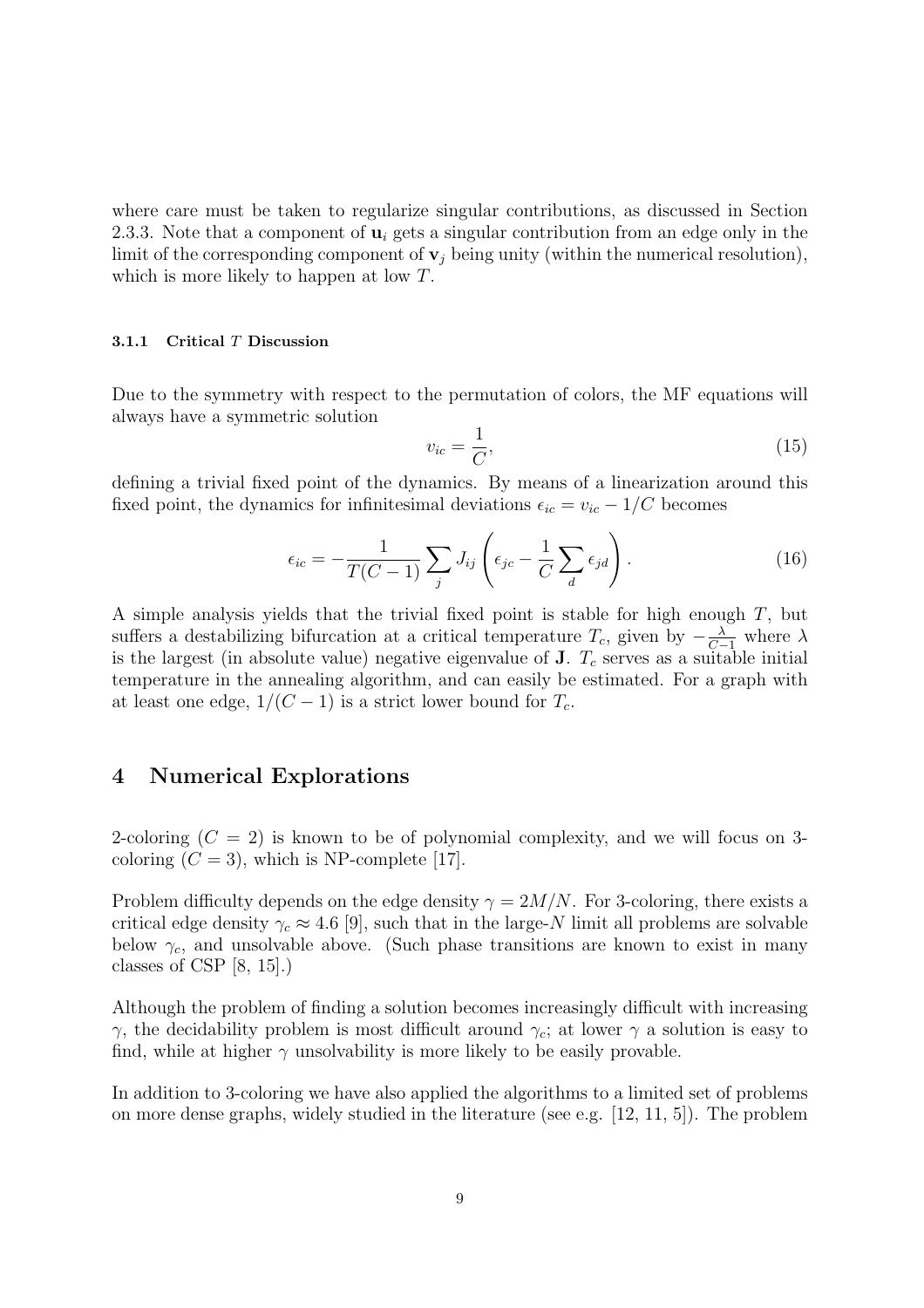instances studied are labeled g125-17, g125-18, g250-15 and g250-29, where the first two actually correspond to the same 125-node graph, to be colored with respectively 17 and 18 colors.

## 4.1 3-Coloring Testbeds

To probe the performance of INN annealing as applied to 3-coloring, we have chosen a testbed of random graphs, with edge densities in the neighborhood of  $\gamma_c$ . To be specific, we have used  $\gamma$  values between 3.4 and 4.6 in steps of 0.2, and in addition 4.1 and 4.3. Problem sizes probed are  $N = 250, 500, 1000, 2000$ . For a given edge density and problem size, the edge count is given as  $M = \gamma N/2$ , and a set of 200 random problem instances is generated by, for each instance, choosing at random M of the  $N(N-1)/2$  possible edges.

## 4.2 Preprocessing

A simple preprocessing is made on the graphs before they are handed to the algorithms. Nodes with less than  $C = 3$  neighbors are removed from the graph, since they can be trivially colored. This is done recursively until the remaining nodes have at least C neighbors. In table 1 the average sizes of the graphs after preprocessing is shown for some original values of N and  $\gamma$ . The preprocessing can be expected to improve

|             | $\gamma = 3.6$ |      |      | $\gamma = 4.2$ |      |      | $\gamma = 4.6$ |      |      |
|-------------|----------------|------|------|----------------|------|------|----------------|------|------|
| $N_{\rm}$   | M              | N'   | M'   | $M_{\odot}$    | N'   | M'   | M              | N'   | M'   |
| 250         | 450            | 130  | 259  | 525            | 181  | 414  | 575            | 201  | 496  |
| 500         | 900            | 253  | 506  | 1050           | 361  | 827  | 1150           | 401  | 990  |
| 1000        | 1800           | 509  | 1020 | 2100           | 720  | 1649 | 2300           | 799  | 1973 |
| <b>2000</b> | 3600           | 1025 | 2055 | 4200           | 1437 | 3293 | 4600           | 1596 | 3943 |

Table 1: Average problem size reduction due to preprocessing. N, M and  $\gamma$  are the original problem parameters, while  $N'$  and  $M'$  denote the reduced node and edge counts.

speed about equally much for the different algorithms, which is confirmed by empirical test runs. These also indicate a comparable performance improvement in the form of a small change (slightly larger for ANN) in the position in  $\gamma$  of the (algorithm-dependent) apparent phase transition.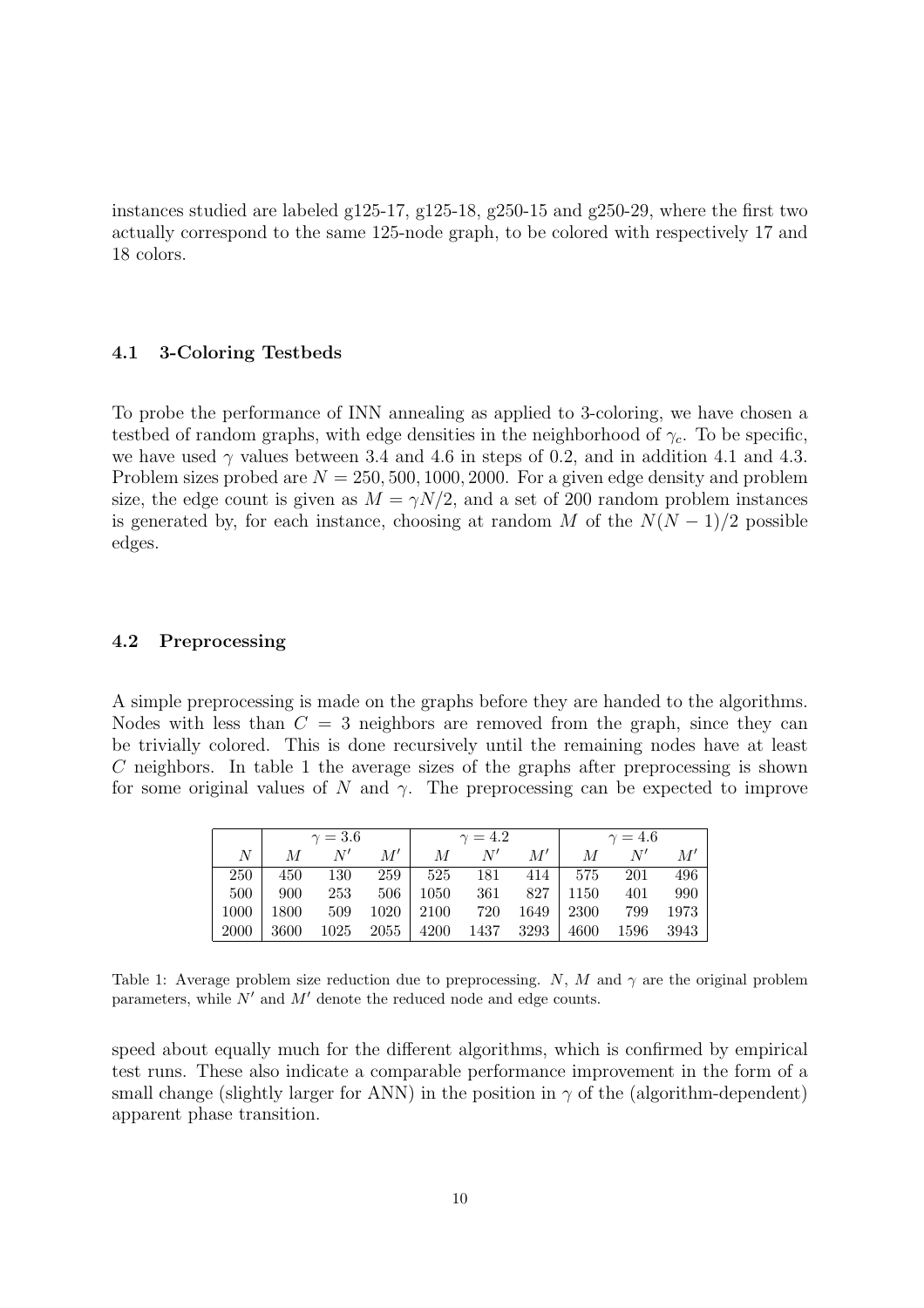#### 4.3 Algorithmic Details for INN

The temperature is initially set close to an estimate of the critical temperature  $T_c$  =  $-\frac{\lambda}{1-}$  $\frac{\lambda}{1-C}$ , where  $\lambda$  is obtained by iterating  $\mathbf{x} \to (const \times \mathbf{1} - \mathbf{J})\mathbf{x}$  a few dozen times, with a suitable random initial vector **x**. A schematic description of the algorithm is given in figure 2. The deterministic version (as discussed in Section 2.3.3) is used for

- 1. Set  $T \approx T_c$ , and initialize v close to the high-T fixed point,  $v_{ic} = 1/C$ , with small random deviations (a few %).
- 2. For each node  $i$  in turn:
	- (a) Compute  $\mathbf{u}_i$  using equation (11).
	- (b) Update  $\mathbf{v}_i$  according to equation (3). (In case of singular components in  $\mathbf{u}_i$ , this pair of steps is modified as discussed in Section 2.3.3).
- 3. If any of the stop criteria is met, go to 5.
- 4. Lower T by a fixed annealing factor, and go to 2.
- 5. Extract a candidate solution by for each node i choosing a color corresponding to the largest component of  $v_i$ .

Figure 2: The INN annealing algorithm for GC.

3-coloring. For the annealing factor we have experimented with a few different values. Slower annealing tends to improve the quality for large and difficult problems, but at the cost of more CPU time used. There is also a limit where slower annealing does not improve the quality anymore, and a restart of the algorithm gives a better payoff. The presented results are consistently based on an annealing rate of 0.99, and we have allowed for a maximum of ten updates of all neurons per temperature, to allow the state to converge (max<sub>ic</sub>  $|\Delta v_{ic}| < 0.1$ ).

At every tenth temperature we apply two stop criteria. First, a temporary sharp configuration **s** is extracted from **v**, and if **s** is a solution the algorithm stops. The conniguration **s** is extracted from **v**, and it **s** is a solution the algorithm stops. The second criterion applies if the neurons are saturated  $(\sum_i \sum_c v_{ic}^2 > 0.9N)$  and stable  $(\max_{ic} |\Delta v_{ic}| < 0.01)$ . In addition, if no solution has been found until  $T < 0.3$  the algorithm aborts.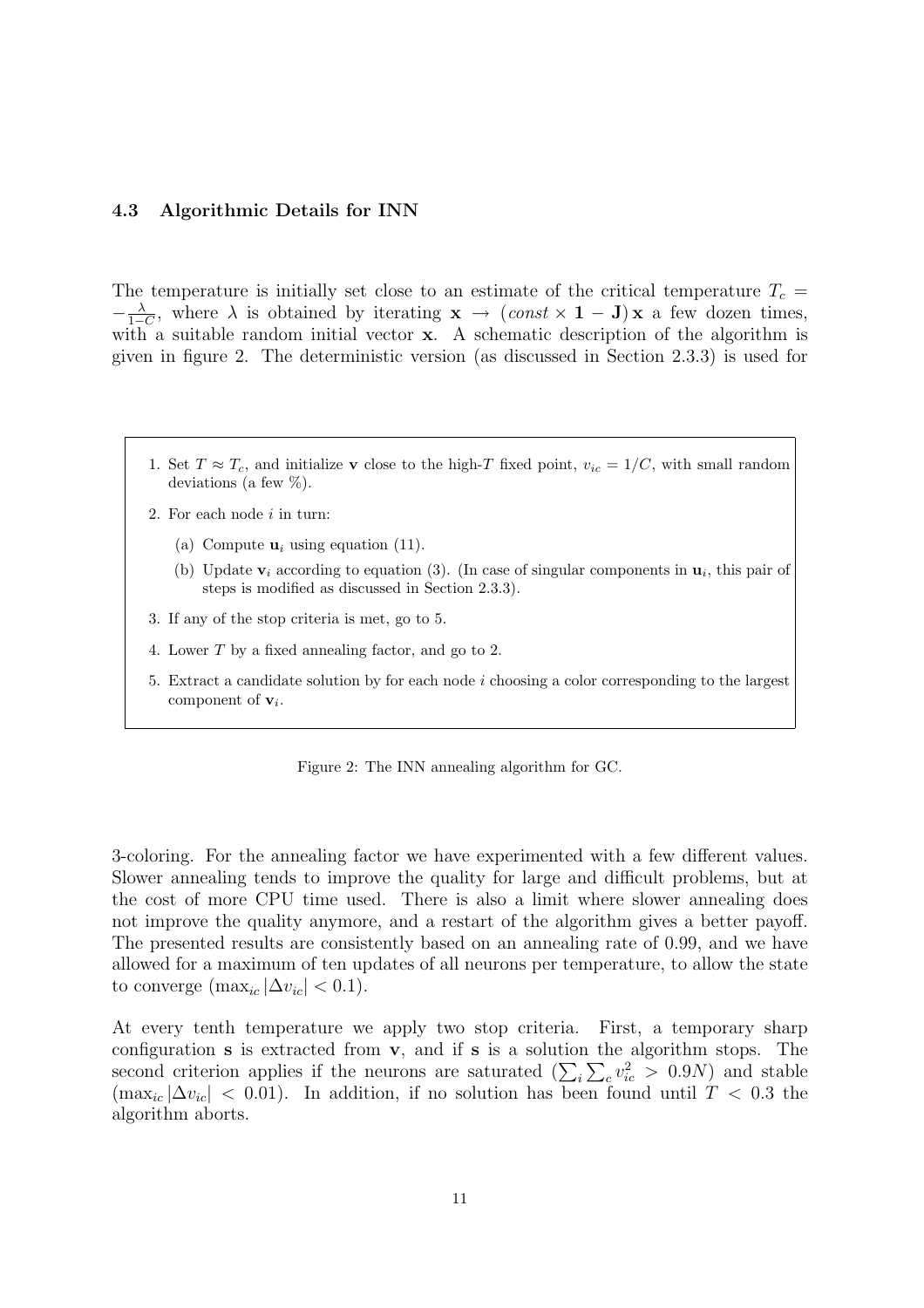## 4.4 Comparison Algorithms

The performance of INN annealing has been compared to that of four other algorithms: 1) conventional ANN annealing, 2) a biased simulated annealing algorithm, SAU [3, 11], 3) a heuristic, DSATUR [2, 4], and 4) a SAT heuristic, gsat+walk[20], all applied to the same testbed. Where not otherwise stated, the algorithms are implemented by the authors.

Comparing different algorithms is quite difficult, as they have different time scales at which they are most efficient. Also, each algorithm has different optimal parameter settings for different N and  $\gamma$ . Despite this, we have for each algorithm for simplicity used the same parameter settings on the entire testbed.

The parameters are chosen by means of testruns on a small distinct testset of instances, drawn from the same ensemble as the production testbed. We have chosen a set of suitable parameters (annealing parameter, number of updates per temperature) for the INN algorithm first, and then attempted to optimize the parameter settings for the other algorithms, given that they are allowed to use about the same time as INN. Note that our testset contains solvable as well as unsolvable problems. Hence parameters are chosen such that the algorithms are completed within a given maximal time, also for unsolvable problems.

#### 4.4.1 Conventional ANN annealing

A suitable ANN cost function based on equation (12) is

$$
E(\mathbf{v}) = \frac{1}{2} \sum_{i,j} J_{ij} \mathbf{v}_i \cdot \mathbf{v}_j,
$$
\n(17)

yielding the MF equations (3) with

$$
u_{ic} = -\frac{1}{T} \sum_{j} J_{ij} v_{jc}.
$$
\n
$$
(18)
$$

T is initialized close to the critical temperature, given by  $(C-1)/C$  times that for INN. We have used an annealing rate of 0.99, and the same stop criteria as in INN, except for the stop temperature, which is set to 0.1 instead of 0.3 (lower than for INN, where the non-linear cost function makes the neurons saturate faster).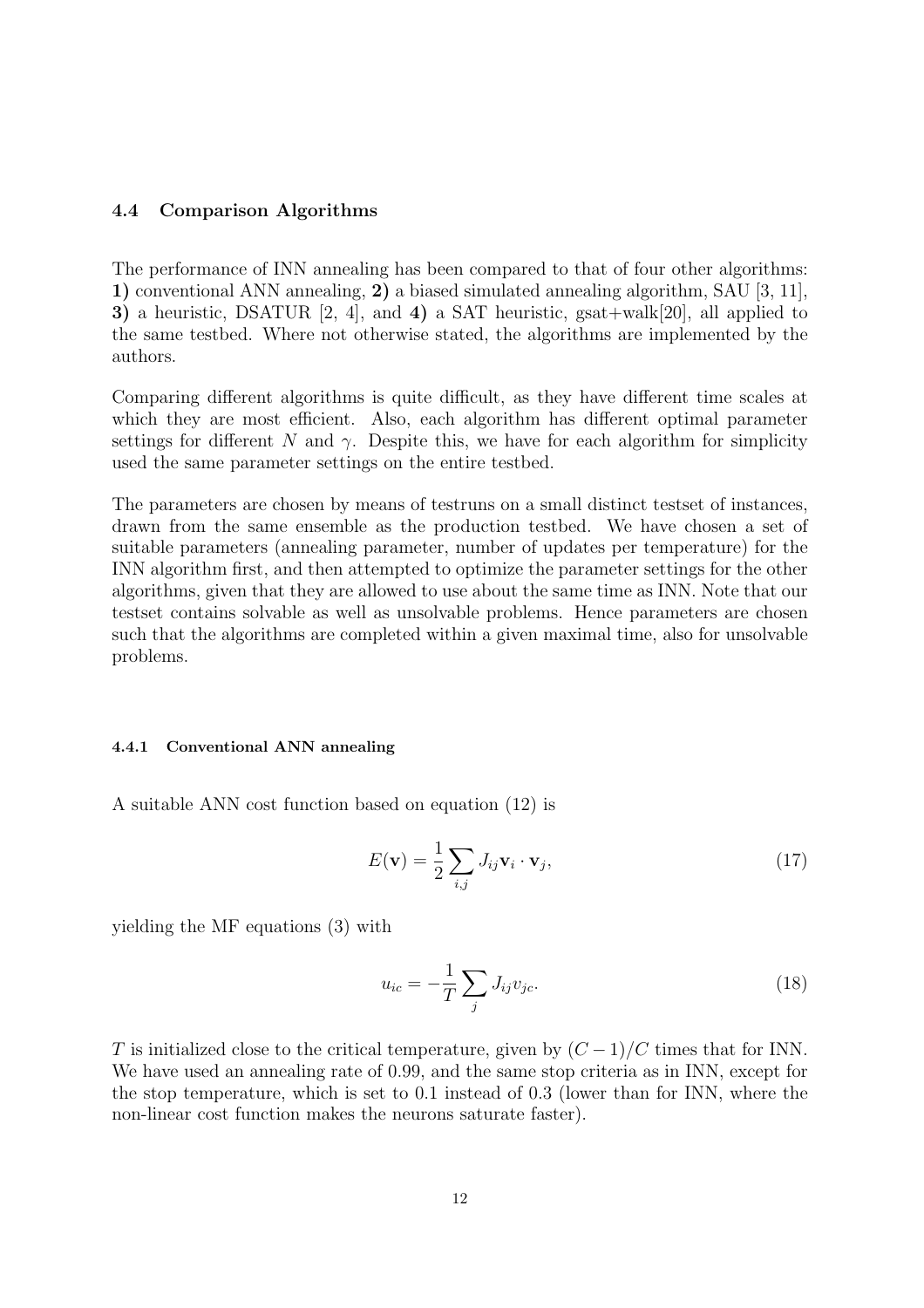## 4.4.2 SAU

A number of simulated annealing (SA) [14] approaches have been devised for graph coloring problems [11, 3]. For 3-coloring it is appropriate to use one with a fixed number of colors where the goal is to minimize the number of broken edges. In [11], where a set of SA algorithms were tested with graphs with varying edge densities, this was also shown to be the best strategy for graphs with a low edge density. In such an approach each node in the graph is assigned a variable,  $x_i = 1, \ldots, C$  representing the color of the node. A cost analogous to equation 17, defined as

$$
E = \frac{1}{2} \sum_{i,j} J_{ij} \delta_{x_i x_j},\tag{19}
$$

can be used. Local moves are selected by choosing a node  $i$  and a random change in value for  $x_i$ . To guide the search into low cost states a virtual temperature parameter, T, is introduced and moves are accepted with a probability  $p = \min (\exp(-\Delta E/T), 1)$ , where  $\Delta E = E_{new} - E_{old}$ . If the temperature is high all moves are accepted, while at low temperature uphill moves (increased cost) are rejected.

In [11, 3], an algorithm of this type is described, which we will refer to as SAU. There, a restricted move class is used, where only nodes contributing to the cost (as opposed to all nodes) are allowed as candidates for a color change; this is empirically more efficient. A candidate move is given by 1) choosing a random broken constraint, 2) picking a randomly chosen variable in the constraint, and 3) changing the value into a random (different) color.

The move class is not symmetric, and this algorithm corresponds to a kind of biased simulated annealing, which does not necessarily yield an emulation of a Boltzmann distribution. Also, ergodicity seems to be broken: All possible states cannot be reached from any initial state; this does not have to be a disadvantage.

The algorithm starts in a random state and at a high temperature to allow for uphill moves. A certain number  $(2N)$  of attempted moves (accepted or not) define an iteration; between iterations the temperature is decreased by a fixed factor (0.97). This is repeated until a solution is found, or the cost has not changed over a certain number (10) of iterations. To optimize the algorithm (within the time used by INN) we have tested different annealing factors and different numbers of attempted moves at each temperature.

## 4.4.3 DSATUR

The DSATUR algorithm is designed to answer the question how many colors are needed to color a graph; it always succeeds, and returns the number of colors used. If this is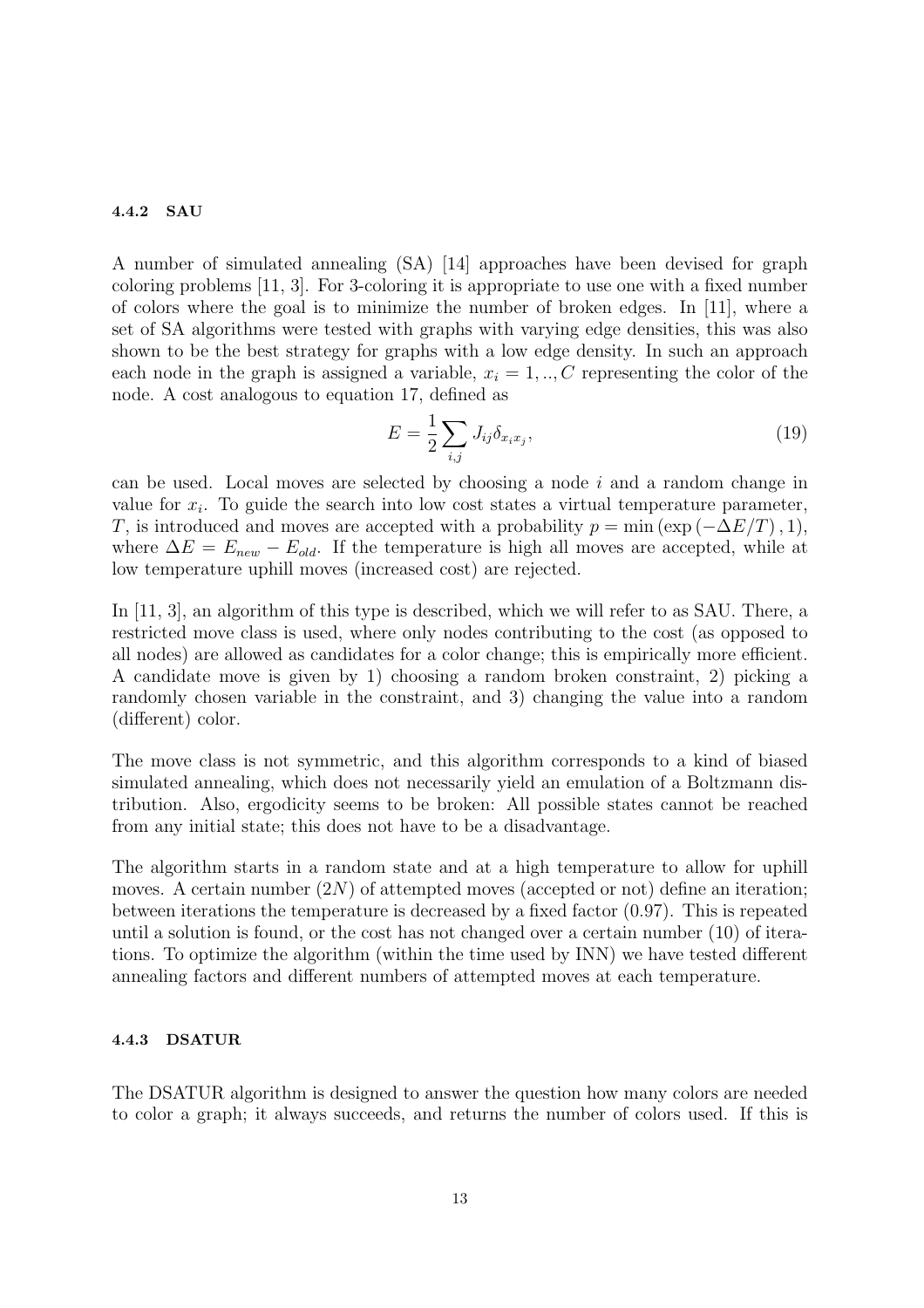less than or equal to  $C$ , a solution to  $C$ -coloring is implied.

DSATUR starts with all nodes uncolored, and selects nodes to color one by one. The order in which nodes are selected is dynamically determined by the number of colors that cannot be used because of already colored neighbor nodes. In each step the node with the smallest number of available colors is selected to be colored; if several, a random selection is made.

This algorithm was presented by D. Brélaz [2], and we have used a program made by J. Culberson [4] available from the *world-wide web*  $\frac{6}{1}$ . In [4] a set of similar algorithms was presented, with varying rules for ordering the nodes. Our choice of DSATUR among these was based on preliminary experiments on the class of problems used in our testbed, indicating that DSATUR performed best. With the random choice of node at a degeneracy there is no parameter to optimize, and the algorithm is restarted until a solution is found or the time limit is reached.

#### 4.4.4 Gsat+walk

Gsat+walk is a heuristic designed for satisfiability (SAT) problems, but it can be used also for graph coloring problems, as any GC instance can be transformed into a SAT instance in polynomial time.

In a SAT problem [17, 6] there are N boolean variables,  $x_i = \text{True/False}, i = 1, ..., N$ . In conjugate normal form the constraints are given by clauses,  $(a_1 \vee a_2 \vee ... \vee a_k)$ , where each of the K literals,  $a_j$ , is given by a variable  $x_{i_j}$  or its negation  $\neg x_{i_j}$ , and  $\vee$  represents the inclusive or. Then it is enough that one variable is in the correct state for the clause to be satisfied. A problem instance is given by  $M$  clauses and the question is whether there is a configuration of the variables that satisfies all clauses.

The transformation from a graph coloring instance to a SAT instance can be done using boolean variables  $x_{ic}$  defined as True if node i is assigned color c and False otherwise. Each edge i, j in the graph then yields a clause for each color  $c = 1, ..., C$  as  $(\neg x_{ic} \lor \neg x_{ic})$ . Also, constraints are needed for assuring that at least one color is assigned to a node, and it is given for node i as  $(x_{i1} \vee x_{i2} \vee ... \vee x_{iC})$ . Note that this encoding allows for more than one color being assigned to a node, so a solution of the SAT instance may yield several solutions of the original graph coloring instance. The transformation into a SAT instance yields an increase in the size of the state space from  $C^N$  to  $2^{NC}$ .

The gsat+walk algorithm starts in a random state and uses two types of local moves (variable flips) for updates. The first is a greedy move where the variable that results in

 $6$ http://web.cs.ualberta.ca/~joe/Coloring/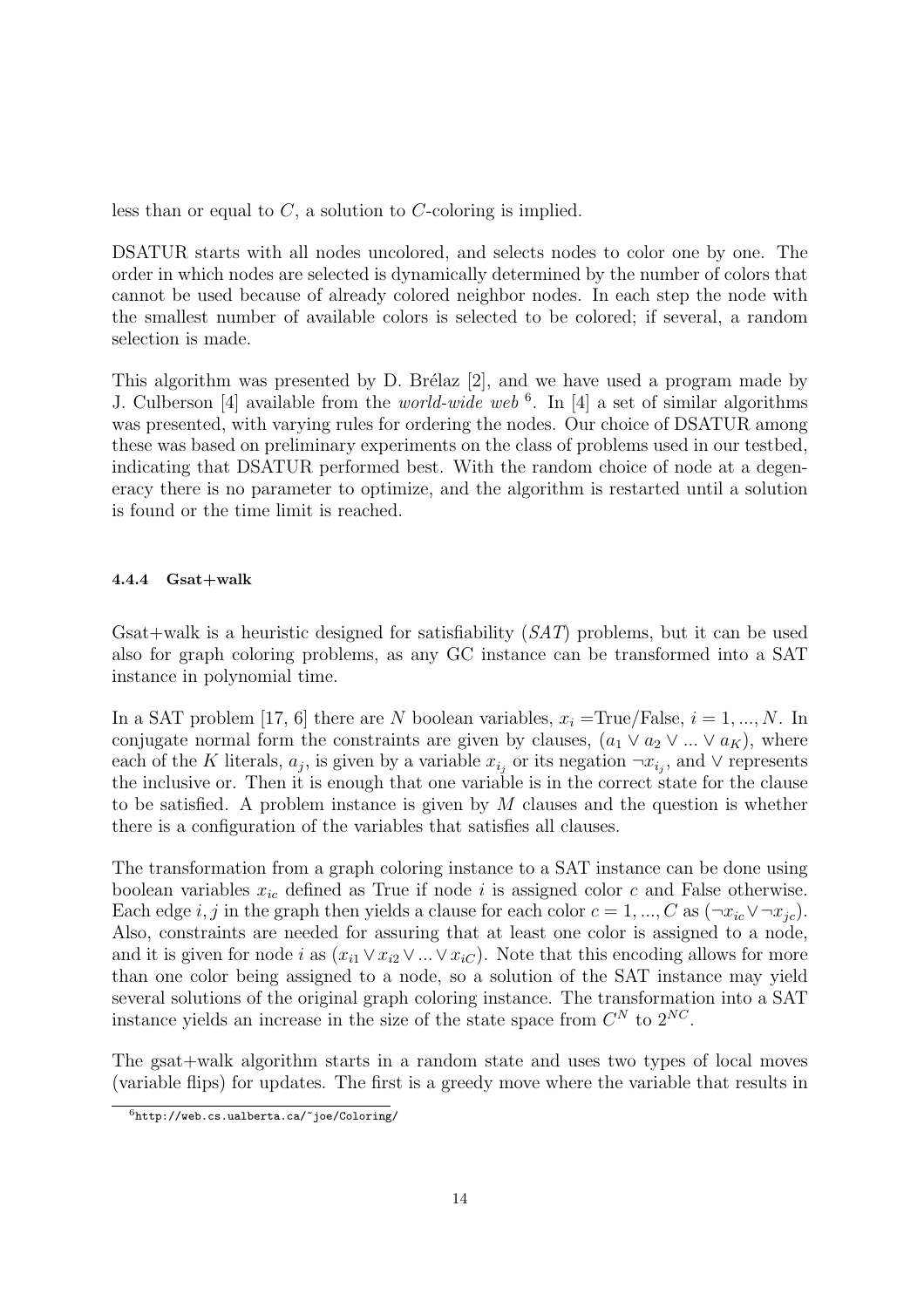the least number of broken constraint is flipped (ties are randomly broken). The second is a constrained random walk move, where a randomly chosen variable appearing in at least one broken clause is flipped.

We have used a program written by B. Selman and H. Kautz, that is available from SATLIB<sup>7</sup>. Different values of the parameter for the fraction of moves that are random walk moves, p, are tested to optimize the algorithm. If random move flips are included  $(p \neq 0)$  we have found that a single run with more flips is more beneficial than restarts with fewer flips. We have used a p-value of 0.5 and allowed for  $60 \times CN$  flips.

## 4.5 Results

Here follows a discussion and evaluation of the testbed results for INN and the comparison algorithms.

In figures  $3 - 7$  we present, for each algorithm, (A) the fraction unsolved problems,  $f_U$ , as a function of edge density  $\gamma$  for different problem sizes, and (B) the average CPU time used as a function of problem size  $N$ , for different edge densities.

The time presented is the total time used, including reruns, until a solution is found or the maximum allowed number of reruns is done.

Parameter settings are as described above, and up to ten restarts are allowed for the ANN, INN and SAU algorithms on a problem. For the faster DSATUR algorithm up to 80 restarts are allowed, and for gsat+walk one run is used as discussed above. All experiments have been made on a 800 MHz AMD Athlon computer running Linux.

## 4.5.1 Discussion

As can be seen in figures  $3 - 7$ , each algorithm seems to show a more or less distinct critical  $\gamma$ , above which it fails to find solutions. In all cases it is situated below the established value of  $\gamma_c \approx 4.6$ , and can be used as a measure of the performance. This indicates that INN and SAU are the best algorithms for difficult problems (for lower  $\gamma$ , where all problems are solved by either method, DSATUR wins on speed).

A closer look at the INN and SAU results reveals a tendency for SAU to perform slightly better in the lower  $\gamma$  range, while INN seems to have the upper hand for higher  $\gamma$ . To some extent, this is an effect of the chosen amount of CPU time allowed, and a different

 $7$ http://www.satlib.org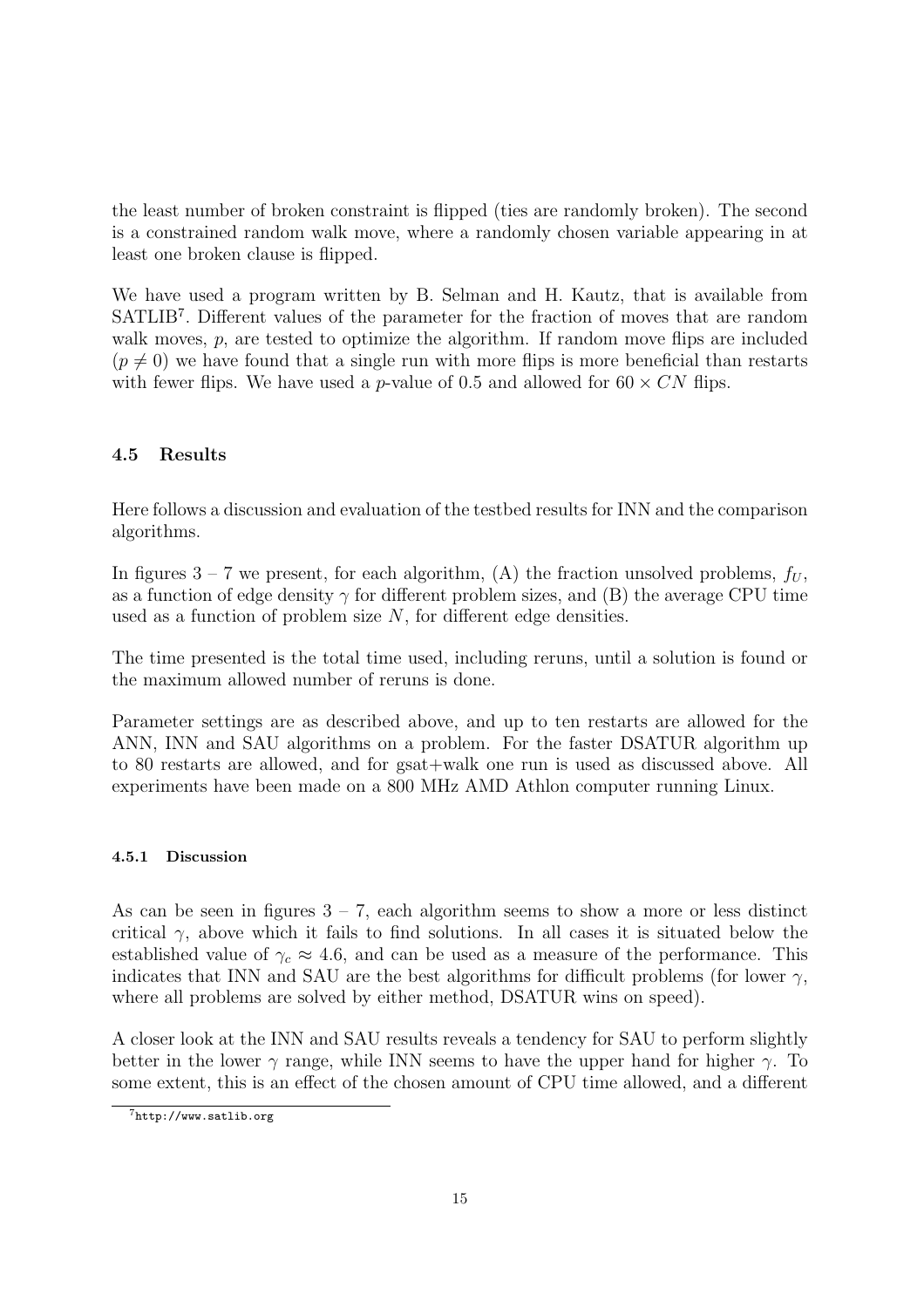

Figure 3: INN results from 200 instances for each N and  $\gamma$ . (A) Fraction unsolved problems ( $f_U$ ) versus γ, for  $N = 250$  (+), 500 (×), 1000 (\*), 2000 (=). The statistical error in each point is less than 0.035. (B) Average CPU time (in seconds) used versus N, for  $\gamma = 3.6 \ (+)$ , 3.8 ( $\times$ ), 4.0 (\*), 4.2 ( $\Box$ ), 4.4 (■) and 4.6  $(\circ)$ .



Figure 4: Conventional ANN results. (A) Fraction unsolved problems  $(f_U)$  versus  $\gamma$ . (B) Average CPU time (in seconds) used versus  $N$ . Notation as in figure 3.

choice might slightly change the outcome; SAU in particular, and to some extent INN, would benefit from a slower annealing rate, requiring more time.

Gsat+walk seems to be outperformed on this testset by INN and SAU; this is probably at least partly due to the disadvantageous transformation to a SAT problem. In [13] we showed that gsat+walk and INN were comparable on a number of hard 3-SAT problems, and a decrease in performance is probable also if the boolean version of INN is applied to graph coloring problems transformed into SAT. Probably a problem-specific version of gsat would perform better on this testset of graph coloring instances.

As for CPU time consumption, DSATUR seems to be very fast in solving the easier problems for small N, although the differences in time may be somewhat overestimated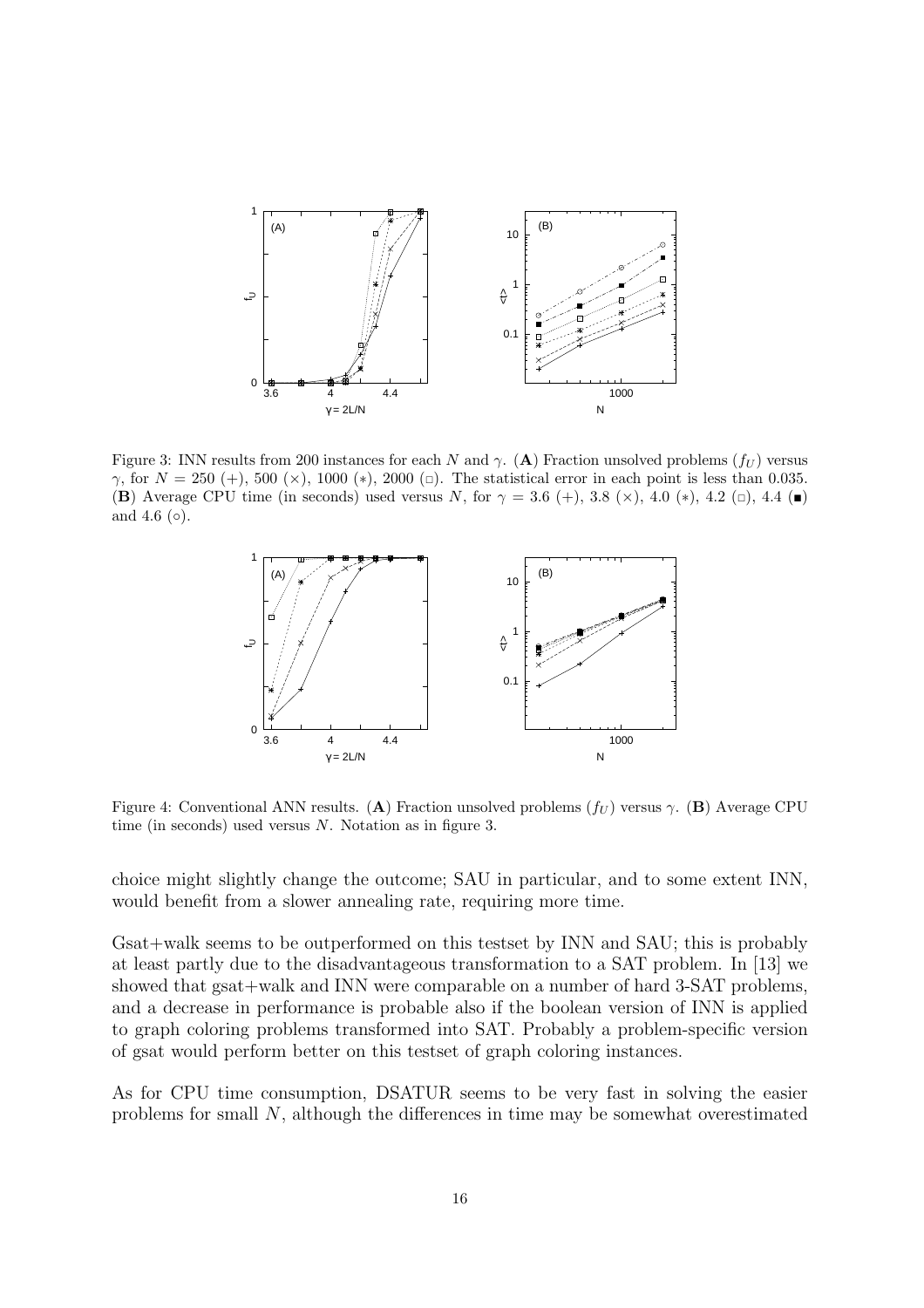

Figure 5: SAU results. (A) Fraction unsolved problems  $(f_U)$  versus γ. (B) Average CPU time (in seconds) used versus N. Notation as in figure 3.



Figure 6: DSATUR results. (A) Fraction unsolved problems  $(f_U)$  versus  $\gamma$ . (B) Average CPU time (in seconds) used versus N. Notation as in figure 3.

due to the finite time resolution. On the other hand, the DSATUR time rises faster with increasing  $N$ , and for large  $N$  the time consumption is comparable to that of the other algorithms.

Our overall conclusion is that INN and SAU have comparable performances and are the overall winners on this testset. They are consistently superior to ANN and gsat+walk, and beat DSATUR for the large/difficult problems, where it matters the most.

#### 4.5.2 Dense Graphs

The INN algorithm was also applied to a small set of more dense graphs available from DIMACS. The results for INN is shown in table 2. In this case we have used the stochastic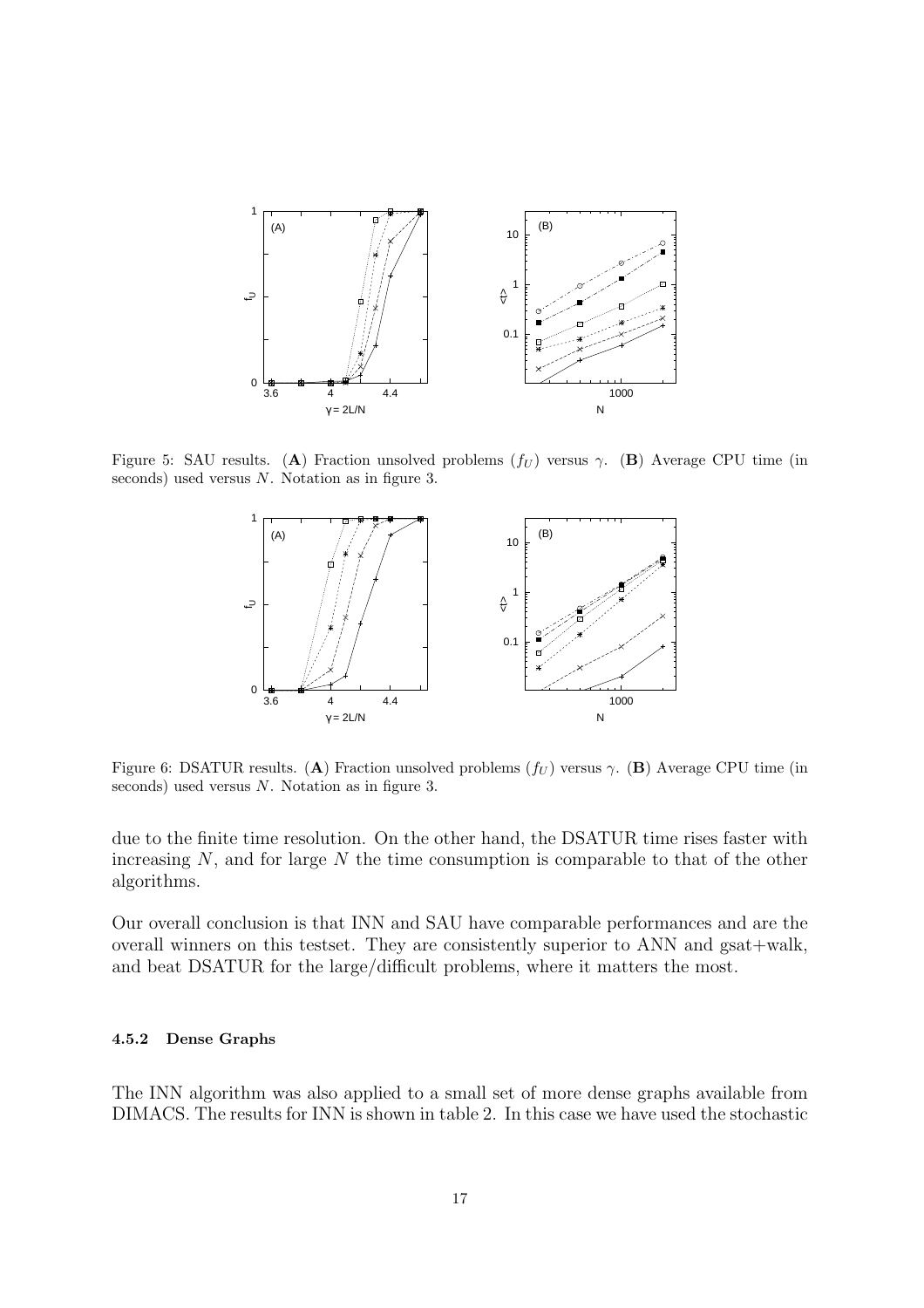

Figure 7: Gsat+walk results. (A) Fraction unsolved problems  $(f_U)$  versus γ. (B) Average CPU time (in seconds) used versus N. Notation as in figure 3.

| <b>Problem</b> | col | $E_{min}$      | < E > | $E_{max}$ | $t_{min}$ | $\langle t \rangle$ | $\iota_{max}$ |
|----------------|-----|----------------|-------|-----------|-----------|---------------------|---------------|
| $g125-17/18$   |     | 2              | 3.5   | 5         | 7.39      | 13.42               | 18.88         |
| $g125-17/18$   | 18  |                | 0.1   |           | 0.26      | 2.99                | 8.98          |
| $g250-15$      | 15  |                |       |           | 0.42      | 0.53                | 0.57          |
| g250-29        | 29  | $\overline{2}$ | 3.8   | 5         | 126.25    | 161.36              | 203.48        |
| g250-29        | 30  |                | 0.8   | 2         | 7.36      | 80.73               | 137.62        |

Table 2: Results for INN on some dense graphs. E counts the number of broken constraints, and t is the time measured in seconds.

version of the algorithm, and set the stop temperature to 0.1 instead of 0.3 (to allow for a longer search in the low temperature region), but otherwise the parameters are exactly the same as for the 3-coloring testbed. For the cases when a solution with optimal number of colors is not found by the algorithm, also the problem with an additional color is tried.

Both GSAT and SAU have been shown to solve these problems [11, 5], but the time used for the problems not solved by INN is quite long. For the parameter values used in this survey (with a limited maximal time) neither algorithm solved the problems that INN did not solve.

## 5 Summary and Conclusions

We have presented a modified ANN annealing heuristic, INN, applicable to generic CSP and generalizing a previously described method restricted to boolean CSP. It is based on an analysis of the balance of information between constraints and variables in a mean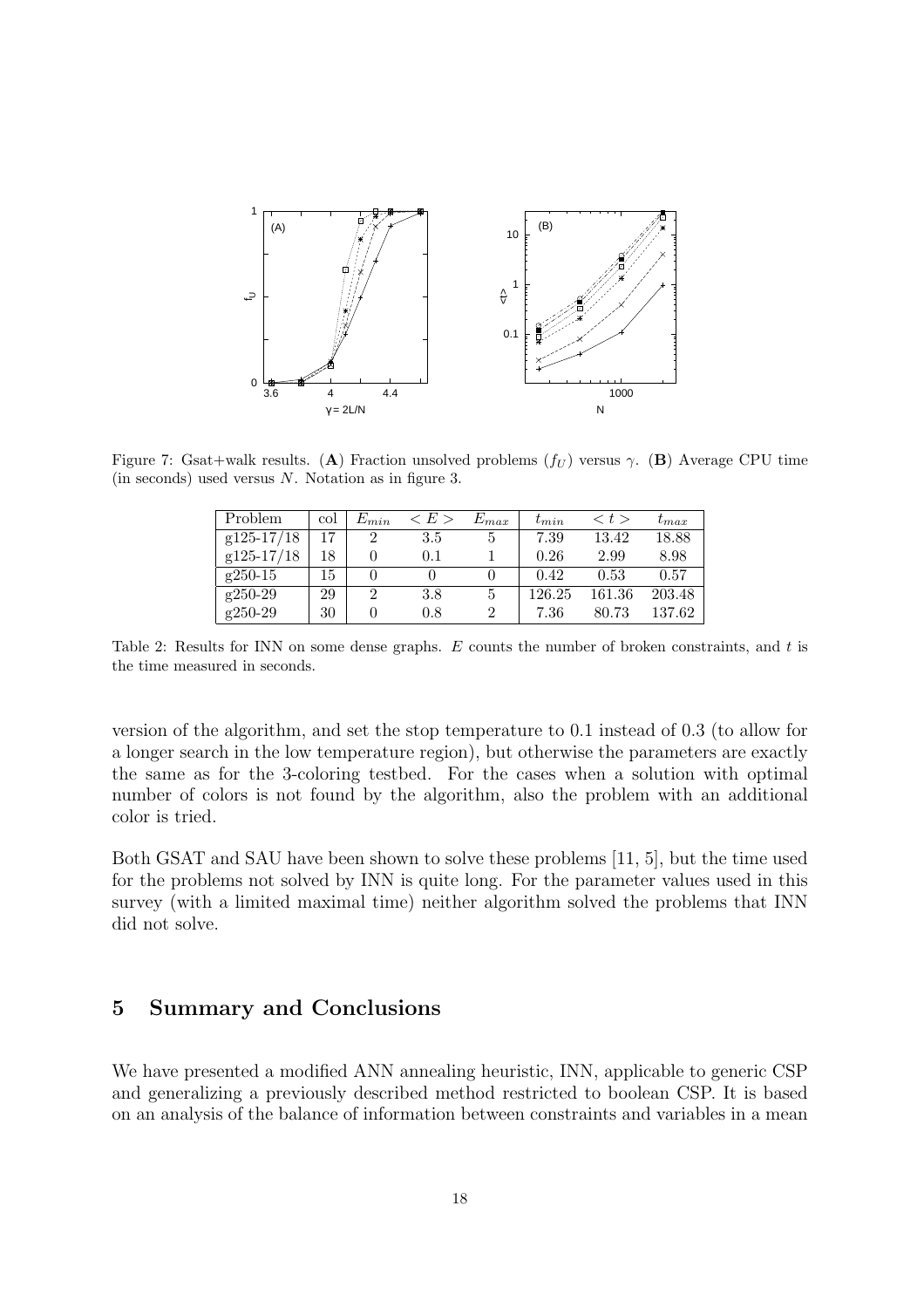field approximation, yielding a very specific non-polynomial cost function.

The method has been applied to a testbed of random graph 3-coloring problems, and the performance was shown to be in parity with a good dedicated heuristic, SAU, and much superior to that of a conventional ANN mean-field annealing approach based on a polynomial cost function.

The improvement compared to traditional ANN can be attributed to the strong nonlinearity of the particular cost function used in INN, which boosts the ability to recognize and avoid bad solutions on an early stage, and yields an improved revision capability.

The method shares with ANN the appealing feature of not being tailored for a specific application, and can be applied to generic constraint satisfaction problems.

For constrained optimization problems, we suggest a hybrid method, where the constraints are handled by a non-linear information-based cost function, while the object function per se is treated with a traditional polynomial ANN cost function. Work to explore this avenue is in progress.

# Acknowledgements

Thanks to D. Blancenbecler, M. Ohlsson and C. Peterson for stimulating discussions. This work was in part supported by the Swedish Foundation for Strategic Research.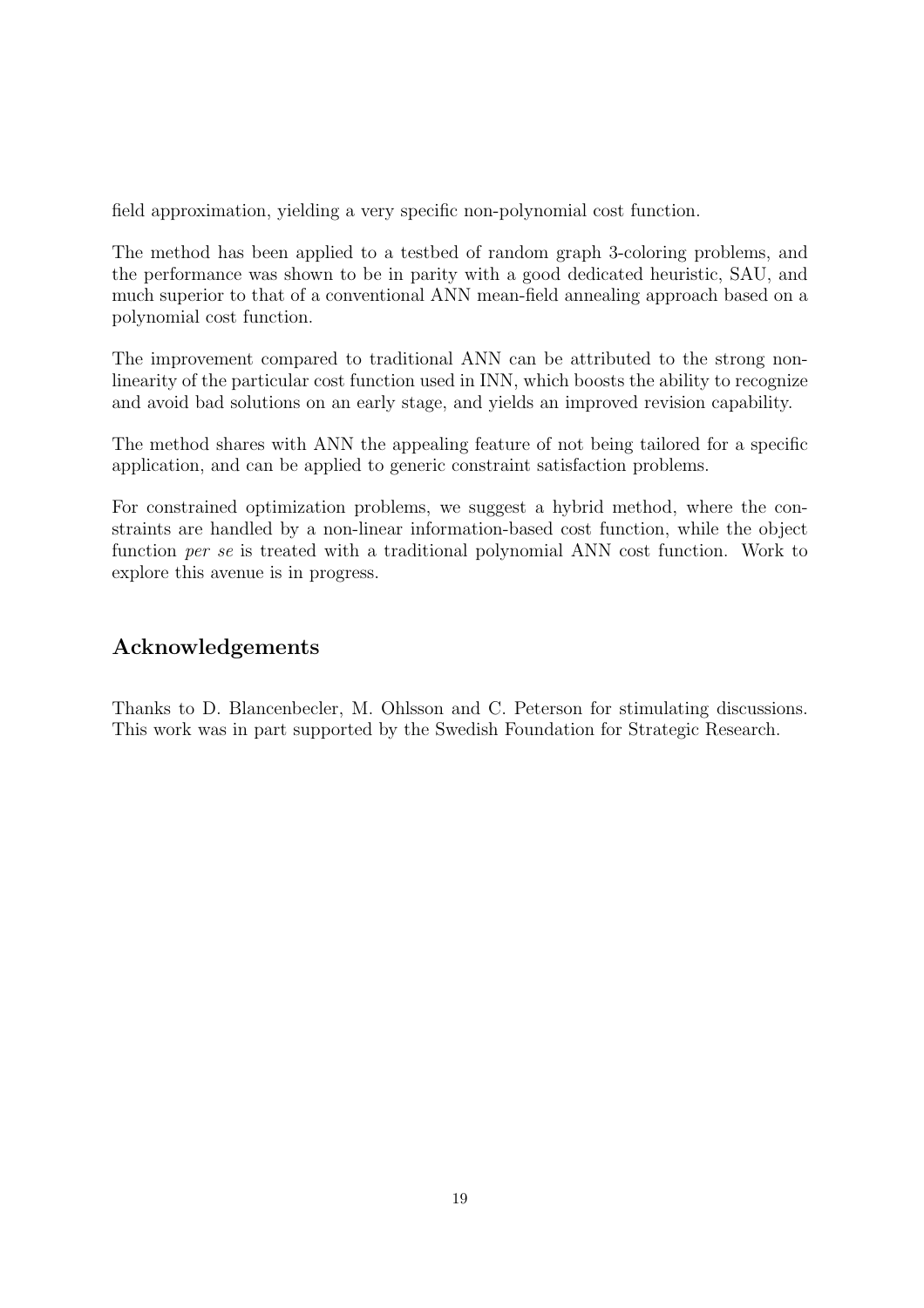## References

- [1] H. M. Adorf and M. D. Johnston. A discrete stochastic neural network algorithm for constraint satisfaction problems. Proceedings of the International Joint Conference on Neural Networks, 3:917–924, 1990.
- [2] D. Brélaz. New methods to color the vertices of a graph. Communications of the ACM, 22(4):251–256, 1979.
- [3] M. Chams, A. Hertz, and D. de Werra. Some experiments with simulated annealing for coloring graphs. European Journal of Operational Research, 32(2):260–266, 1987.
- [4] J. C. Culberson and F. Luo. Exploring the k-colorable landscape with iterated greedy. In Johnson and Trick [12], pages 245–284.
- [5] A. J. Davenport, E. P. K. Tsang, C. J. Wang, and K. Zhu. Genet: A connectionist architecture for solving constraint satisfaction problems by iterative improvement. Proceedings of AAAI-94, 1:325–330, 1994.
- [6] D. Du, J. Gu, and P. M. Pardalos, editors. Satisfiability Problem: Theory and Applications, DIMACS Series in Discrete Mathematics and Theoretical Computer Science. American Mathematical Society, 1997.
- [7] L. Gislén, B. Söderberg, and C. Peterson. Complex scheduling with potts neural networks. Neural Computation, 4(6):805–831, 1992.
- [8] T. Hogg, B. A. Hubermann, and C. P. Williams. Special volume on frontiers in problem solving: Phase transitions and complexity. Artificial Intelligence, 81(1,2), 1996.
- [9] Tad Hogg. Applications of statistical mechanics to combinatorial search problems. In D. Stauffer, editor, Annual Reviews of Computational Physics, volume 2, pages 357–406. World Scientific, 1995.
- [10] J. J. Hopfield and D. W. Tank. Neural computation of decisions in optimization problems. Biological Cybernetics, 52:141–152, 1985.
- [11] D. S. Johnson, C. R. Aragon, and L. A. McGeoch. Optimization by simulated annealing: An experimental evaluation; part ii, graph coloring and number partition. Operations Research, 39(3):378–406, 1991.
- [12] D. S. Johnson and M. A. Trick, editors. Cliques, Coloring and Satisfiability: Second DIMACS Implementation Challange, 1993, DIMACS Series in Discrete Mathematics and Theoretical Computer Science. American Mathematical Society, 1996.
- [13] H. Jönsson and B. Söderberg. An information based neural approach to constraint satisfaction. Neural Computation, 13:1827–1838, 2001.